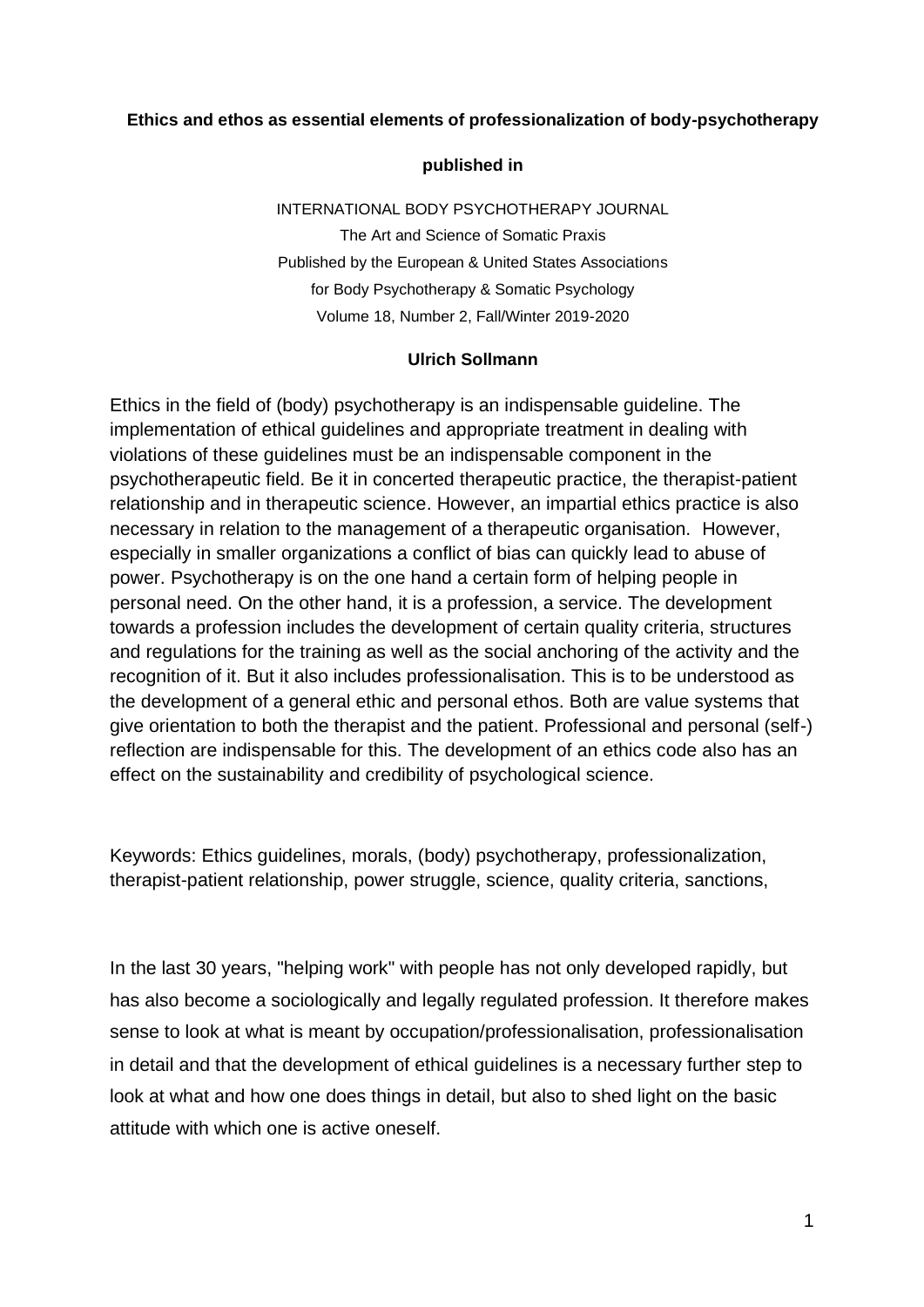Occupationalization characteristics are according to Kalkowski (docplayer article: "Beruflichung und Professionalisierung" ):

- special fields of activity, special qualifications (skills, competences)

- systematic vocational training with recognised qualification (accreditation, certificate)

- more or less high professional prestige (social position in company and society)

- characteristic mobility paths (ascent ladders, further education and training)

- the person's inner attachment to the profession (professional socialisation and identity, values).

While in the beginning, whether in psychotherapy or counselling, the focus was put on qualification and the development of quality standards, in the context of professionalisation this was condensed into generally applicable standards and competence characteristics that were shared by the majority of the people involved. According to Kalkowski's scientific literature, the profession is rather reserved for academic professions. This leads to quality improvements, standardisation, and ultimately to an improvement in the results and a corresponding comparability of results up to and including scientific research. "In return for the autonomy granted by society, professionals are expected to perform outstandingly and to commit themselves to professional ethics, which reward society with high prestige and income". (Kalkowski)

The better *professionalization* succeeds, the better known it becomes in society, the sooner a profession can develop. This is characterized, among other things, by the fact that a professional career is appropriate, combined with certain access requirements and qualifications, development opportunities, goal formulation, ethics, etc. It is part of the nature of the challenges facing the profession "that knowledge cannot be regarded as "stable" in a given situation, that one must rather "swim" in it, and that the description of a situation includes the professionals". (Buchholz p.139). The situations that characterize professional practice are complex, uncertain, unstable, unique, they require value decisions and cannot be fully described (Buchholz p.193ff.). They require permanent (self-) reflection.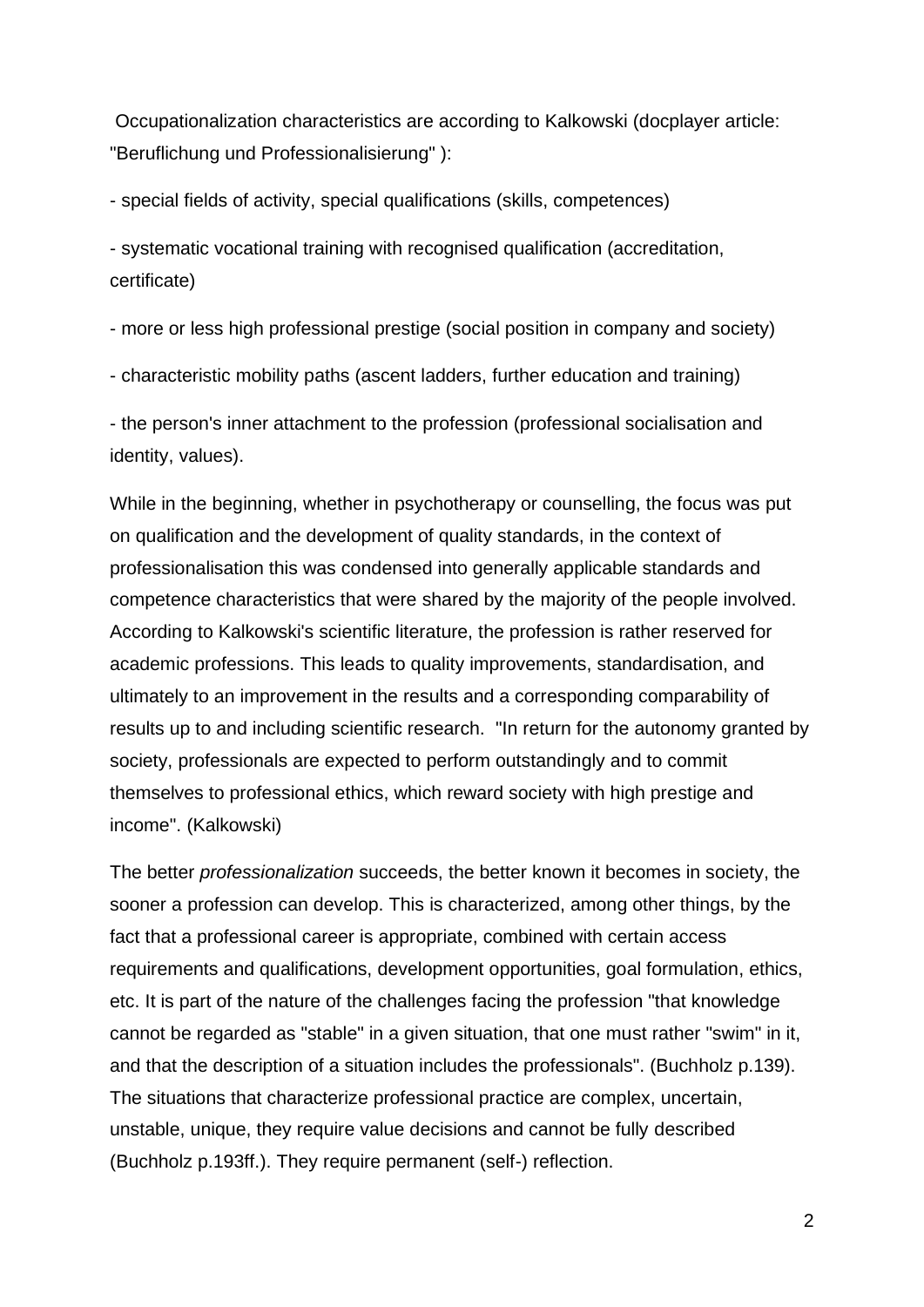Finally, a professionalization occurs through the development of appropriate organizational structures, structures, which guarantee the training, the professional practice, the examination of the same and the development of the professional practice. This also includes professional regulations. Such forms of organization in the counselling and therapeutic field can be professional associations, psychotherapists' chambers, training institutes, university training courses, etc. In my opinion, professionalization aims at the interplay between occupational and professional development within the framework of specific institutionalization, organization or structures.

The code of ethics is an essential element of psychotherapy organisations. This is due to the social development in general as well as part of the development of psychotherapy in particular. "These principles and standards represent a cumulative lived wisdom in the field of body psychotherapy. They are not meant to be allinclusive. The principles in this ethics code are intended to be aspirational, while the standards are directive. Members of the USABP seek consultation with health care and other professionals, and consider cultural and contextual factors, other certification and licensure regulations for their professions, state and federal laws, and the dictates of their own consciences when determining ethical conduct. (USABP, Code of Ethics)

If one compares the ethical guidelines of individual institutes, there is a "common sense", a general agreement with regard to central aspects such as: no sexual relationship with the patient. Many ethics codes define their guidelines more normatively by defining concrete boundaries of relationship, behaviour and influence. Others emphasize the definition of ethical guidelines and a practice of implementation based on it. Others, such as the USABP, understand its ethical guidelines and implementation as a continuous process that is culturally and contextually conditioned. This embodies a basic ground of cultural professionality in Europe, as a space where very many and different cultures meet (EABP, Code of Ethics).

#### **Ethical ambiguity in the field of psychological science**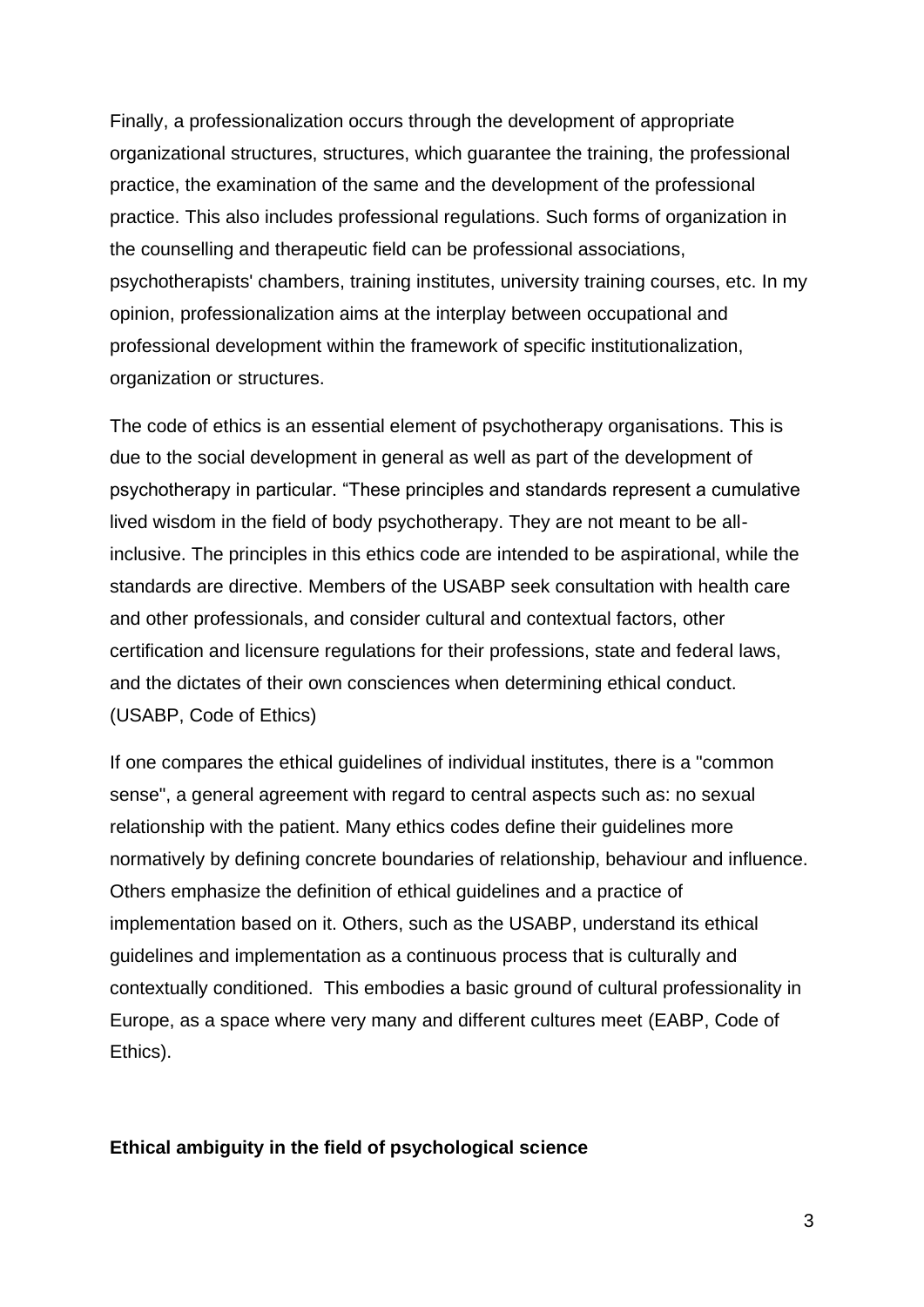(Body-) Psychotherapy is based on the science of psychology. Insofar the relation to science is an indispensable dimension. The German Psychological Association puts the responsibility which derives from this among others into the following policy ( This policy can be regarded as typical to other psychological associations):

"(1) The professional actions of psychologists are based on the findings of psychology as a scientific discipline.

### (2) Psychology:

(a) provides insights into psychological, psychophysical and biological processes in humans and animals; …

(d) promotes knowledge of social processes between people in relationships, communities and organisations;

(e) develops strategies to support people in their development towards self-confident, self-determined and self-responsible living in freedom and in respectful and responsible coexistence.

(3) Psychology as a science generates its findings on the basis of humanities, social and natural science models with scientifically recognized methods and controlled research strategies.

(4) Theories and knowledge in psychology are based on different basic understandings of human beings. This must be taken into account in the interpretation and professional adaptation of individual approaches from different backgrounds." [\(https://www.dgps.de/index.php?id=85\)](https://www.dgps.de/index.php?id=85)

There are three perspectives of ethics: Normative ethics deals with the basic norms of human behavior. Meta-ethics corresponds to the theory of science and descriptive ethics explains or describes moral phenomena in the concrete social space.

The interaction of these three perspectives makes it clear that ethical responsibility cannot and must not only be delegated to science. At the same time, this implies an important distinction for the field of psychotherapy-science. Do we understand each other more scientifically or more in the humanities? And what implications does this have for the concrete ethical actions of the psychotherapist? In any case, it becomes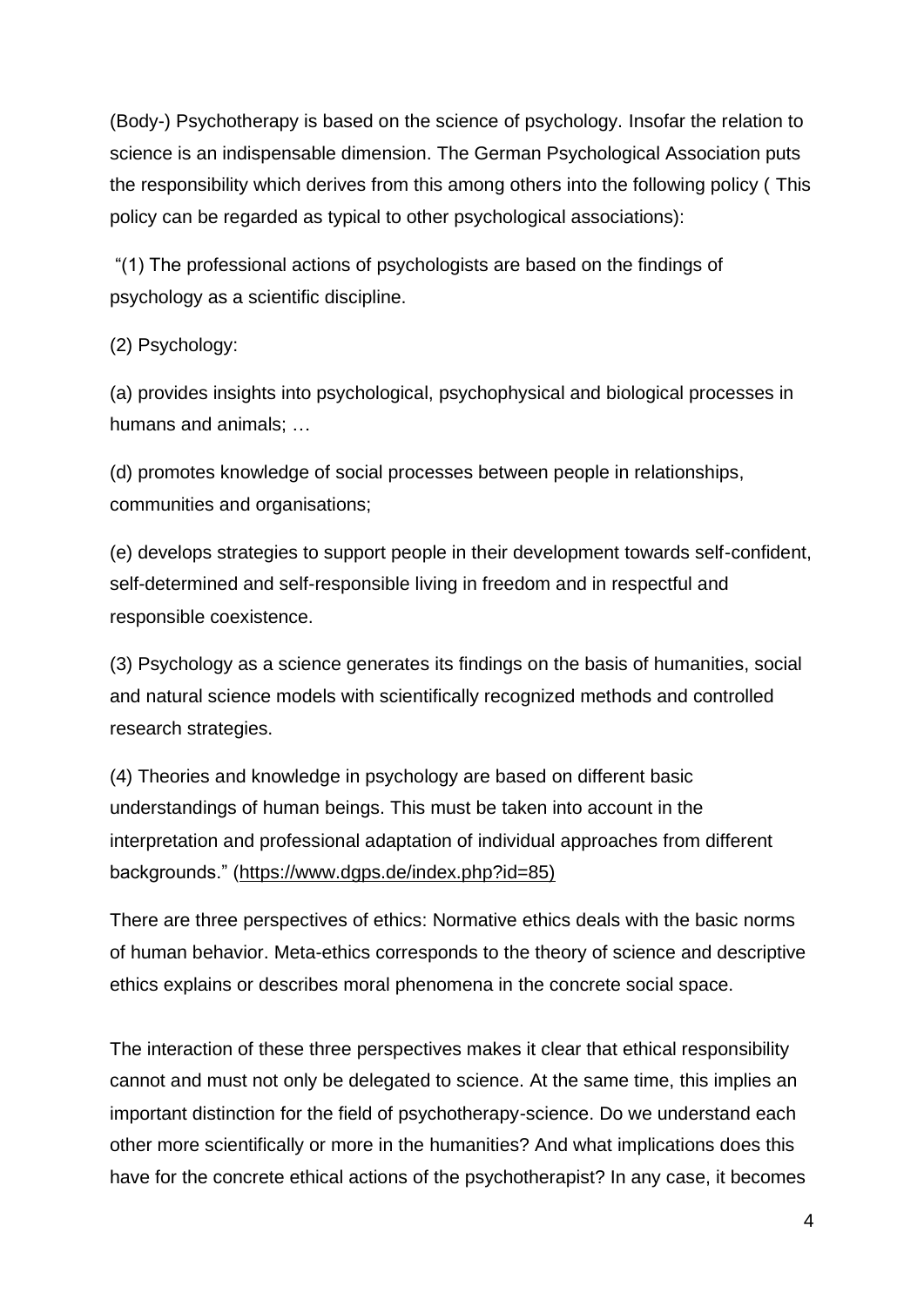clear that there is no such thing as "science". Instead, there is scientific localization. If psychotherapy/psychotherapeutic action wants to understand and define itself as ethical, it refers meaningfully and necessarily also to science. To refer to this is therefore always also a personal/subjective decision and positioning, as one relies, for example, on the scientific or a spiritual-scientific perspective.

It is a fact that the therapist always reveals himself through this and reveals his own values, his ethical point of view and his attitude to important things. This aspect correlates with basics of humanistic ethics.

In his book "Psychoanalysis and Ethics", Erich Fromm distinguished between humanistic ethics and authoritarian ethics. While in authoritarian ethics an authority determines what is good for man, in humanistic ethics man himself determines what is good for him and what is not. If humanistic ethics focuses on what is "good for man", it can be concluded that humanistic ethics is the applied science of the art of living. Meta-science-theoretically, this touches on the need to deal with the theoretical science of man.

#### **Ethic relevance of touch in body-psychotherapy**

Here one example that is relevant especially in the field of body psychotherapy. It is about touch in a therapeutic context. In the 1970s, the German psychoanalyst Tilmann Moser described the space of psychoanalytic teaching analysis as a "contactless space" in which the teaching analyst suffers lonely from contactlessness. Moser therefore pleads for touch that is offered in a disciplined way, which is oriented towards the training of intuition, the therapist's self-awareness and the model scenes of interaction between mother and child that have been highlighted in infant research.

Not only that. Another essential feature of the ethical guidelines of the EABP is the specific reference to the meaning and relevance of touch in (body) psychotherapy. (C. Young, eabp.org)

Young, expert in the mental-health field, co-writer of the EABP ethical code, member of various professional associations is convinced that explaining the role and function of touch in psychotherapy is not influenced by a specific ethical or political agenda. His main interest is to promote greater considerations of professional, ethical touch in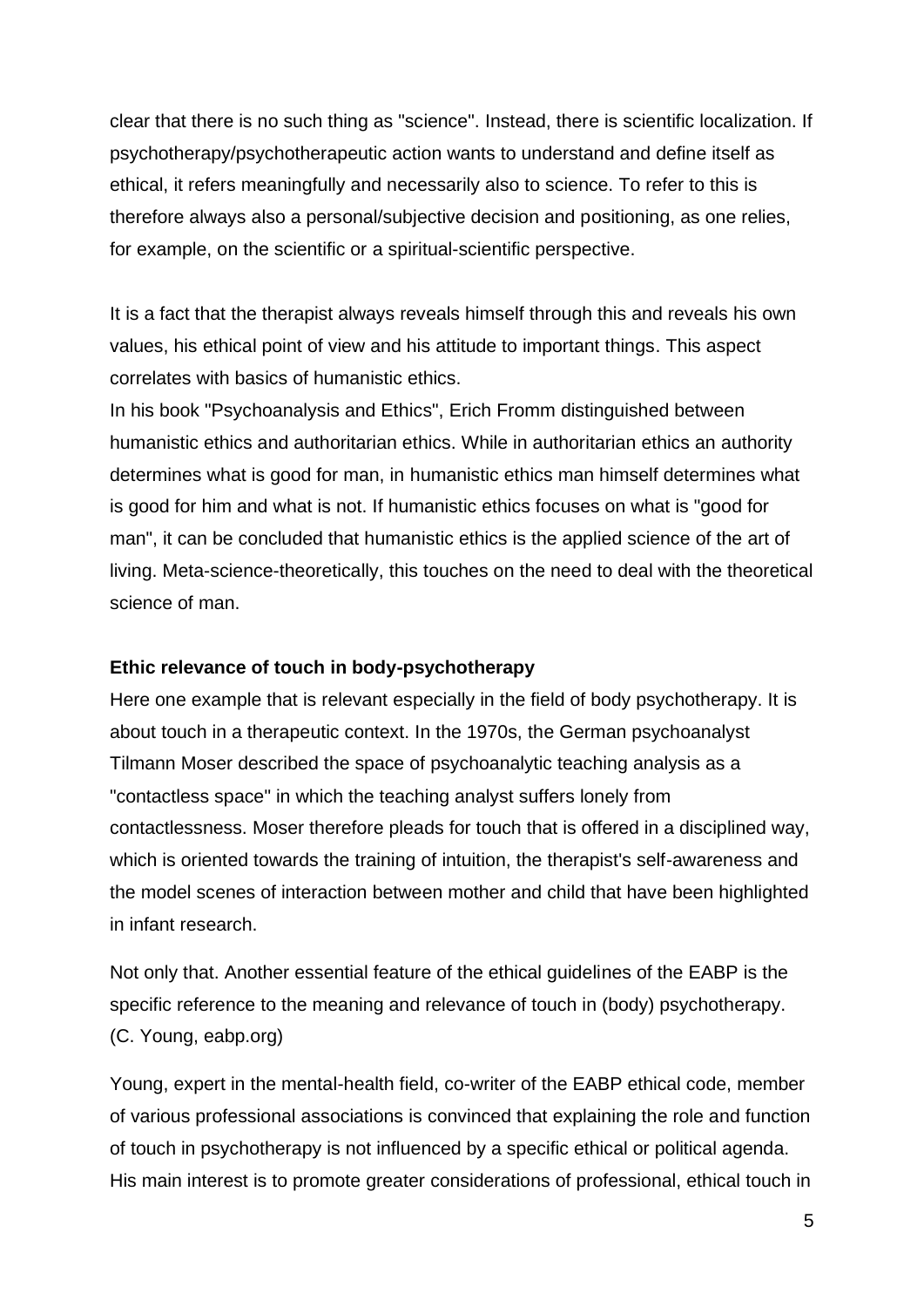psychotherapy. His paper on professional touch figures out that it is important to ensure ""that (i) we know what appropriate or ethical touch is, and that (ii)we have a very clear idea what inappropriate or unethical touch is as well, but also that (iii) we need to be very clear and open with those that we work with; those that we train; and with our professional colleagues, about the times and the ways that we, or they, might transgress these boundaries. It is also perhaps important to note that working in the field of Body-Psychotherapy does not necessarily require psychical contact with or the touching of a client. This increased clarity does not have to constrain us, as professionals, from research or experimentation in the field of touch. But it behooves us to examine carefully whatever boundaries we happen across and see whether the 'rules' that do exist are still valid for these changing times, or under different circumstances, as sometimes blanket rules can be inappropriate. In general, we do not truly learn significant things unless we make mistakes, and if we do have the urge to wander or experiment a little, then we need to be sure that we can correct our transgressions quickly, with proper controls, like adequate training, clear awareness and self-awareness, and regular supervision or professional direction." (Young, www.eabp.org)

Young states that a specific carity is needed not be like a sailor without a chart or compass, sailing blindly into unknown seas in search of continents which may not even exist. Insofar he also refers to the history of body-psychotherapy during the last 50 years. He brings the fact into memory that for a long time there had been no clear common ground at least in Europe for what is appropriate: touch or ethical touch within the profession.

I personally cherish his openness and honesty, especially when he refers to the development of body-psychotherapy during the last 50 years. This also reminds me of the history and the development of touch in psycho-analysis. First there was touch and nowadays touch is strictly not allowed any longer.

In order to deal honestly with the topic of ethics in psychotherapy, it is necessary to have a clear view of the development of psychotherapy, body psychotherapy and touch in psychotherapy and the surrounding context. This is necessary to get a clear view of the development of body psychotherapy and touch. This is also important in order to develop an ethical understanding which is not (only) based on normative rules. After all, it is precisely the development-related, always historically conditioned approach to the subject that is necessary.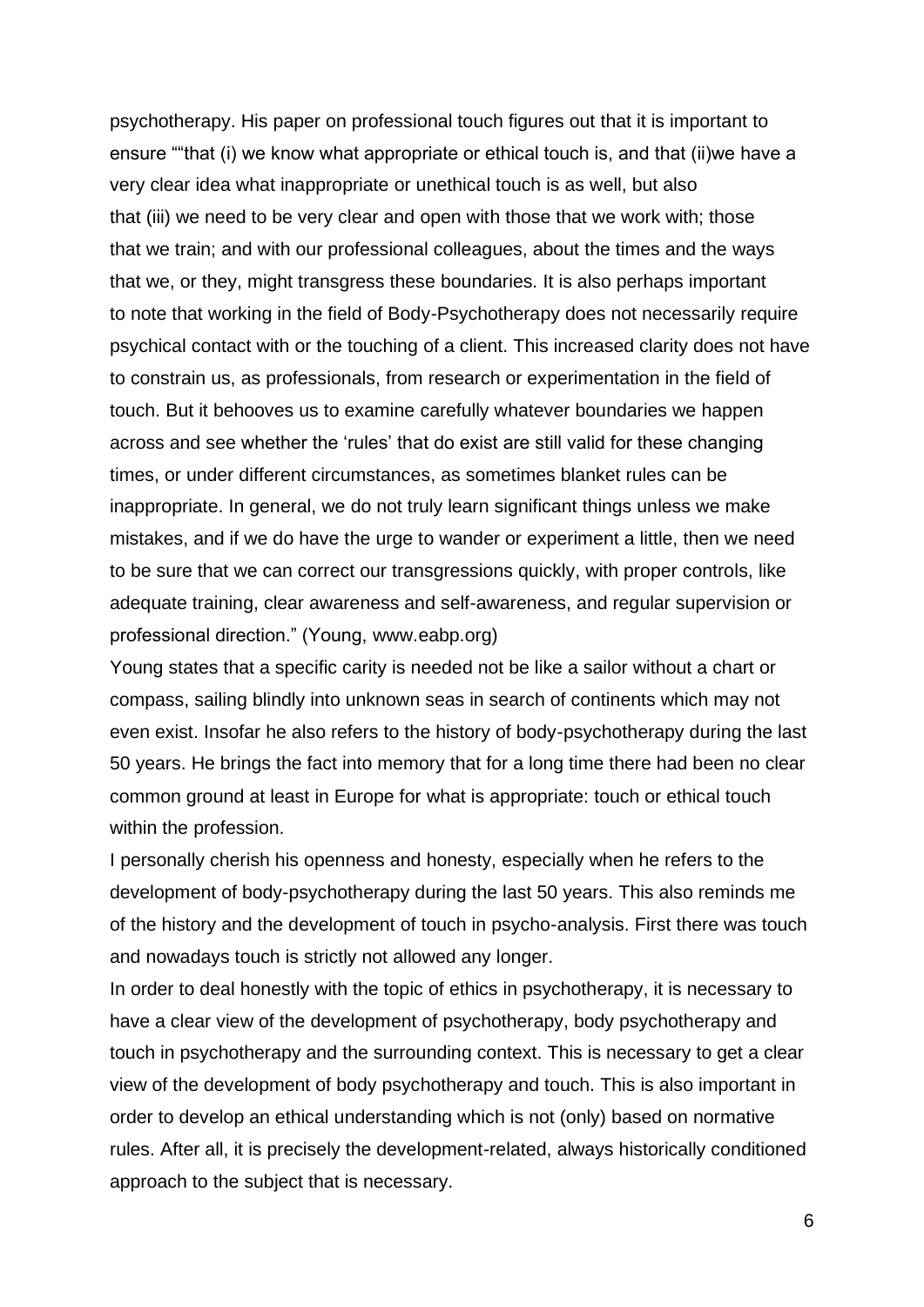The body psychotherapeutic space therefore is a space of the possible, the allowed and even the commanded touch. To fill this space carefully, sensitively enough and respectfully, i.e. ethically with life, could be a characteristic of the bodypsychotherapeutic relationship with the patient.

# **Role and function of professional ethics and ethos**

The better the acceptance in society of this occupationalization succeeds, the more likely it is that the professional ethics developed in each case will have an effect. Professional ethics can be understood to mean personal values that are important in the exercise of the activity. In addition, there is also the totality of the values and norms of the respective occupation, the profession, which are to be absolutely observed in the exercise of the activity. Professional-professional behavior, goaloriented behavior, but also the personal basic attitude of the active persons, the service providers, are oriented towards these professional ethical principles. Compliance with this behaviour is checked by the organisations, associations, institutions, educational establishments, etc. in question and, if necessary, warned or even punished. In 1997, Cierpka postulated four additional criteria that determine the profession and profession of psychotherapist:

• *the self-observation of the therapist*

This includes the demand for a better understanding of one's own person in order to achieve personal maturity and professional success, and the adequately controlled self-control. The psychotherapist can only heal if he is also concerned about his own health, in the sense of personal care.

• *Training and practice*

Training and consecutive experience in practice change the treatment technique and thus the therapist's tools of the trade. However, these changes do not remain part of the "external nature". The experiences made in dealing with people also have an effect on the therapists and lead to personal developments". This process is lifelong.

• *Person / personal needs of the therapist*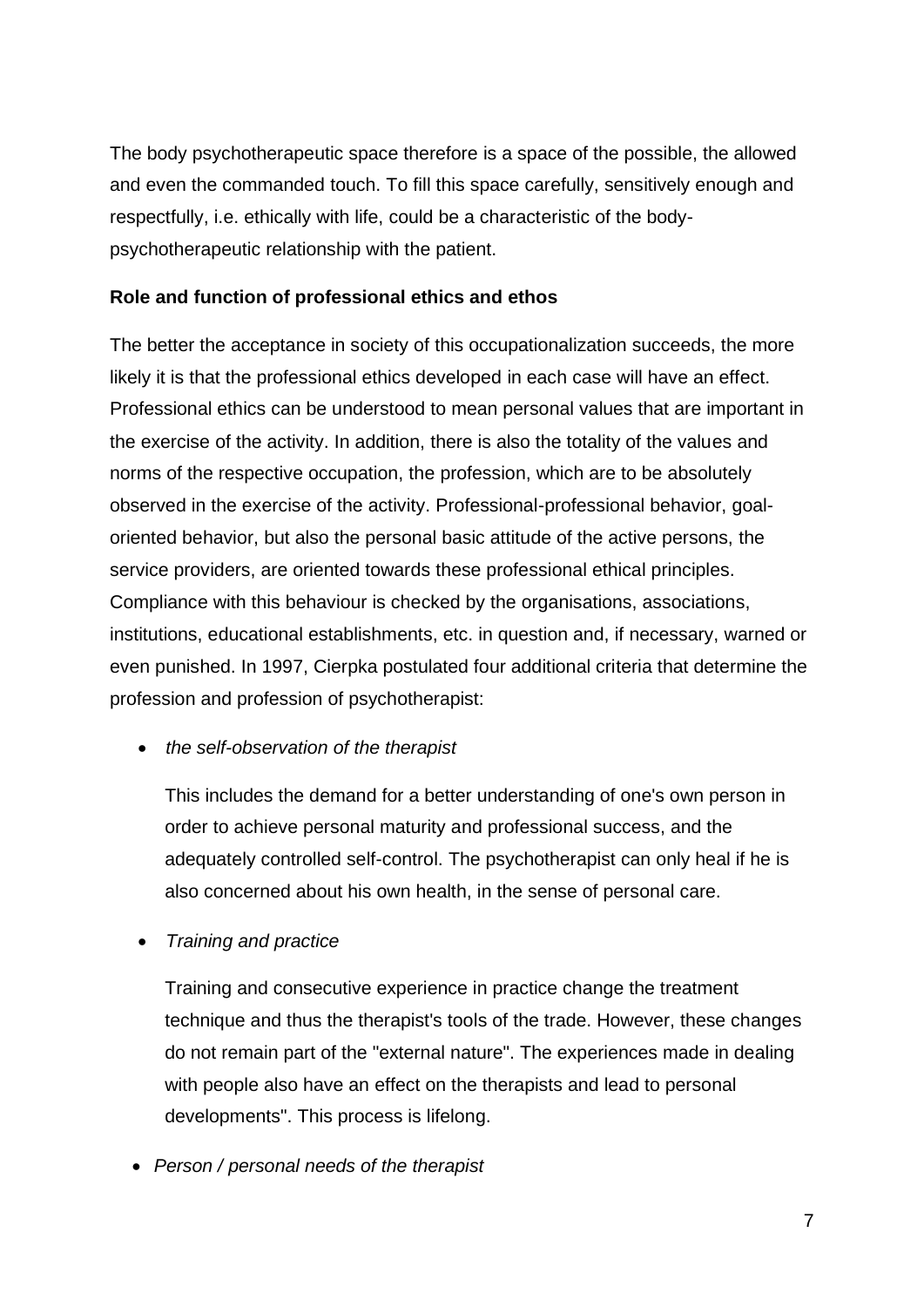This refers to self-reflection, integration and corrective self-understanding. The means to ensure this are teaching therapy, supervision, the climate of ethical culture in one's own professional organizations, etc.

#### • *Self-reflection*

This refers to an examination of the various aspects of the profession. The psychotherapist refers to empirical research, the acquisition of professional and practical knowledge and lifelong learning. It is and always will be an active part in the discourse of professional ethics and personal ethos. According to Willutzki (1997), however, a corresponding competence development is a constructive, not an instructive process that does not function like a Nuremberg funnel.

Behavior based on professional ethics is an essential aspect of the quality of the respective service as well as a relevant factor in the social acceptance of it.

Ethics is in a constant, discursive process and can never be conclusively defined. Many people working in the field of "human work" therefore experience ethics as the heart of the profession. . On the one hand such an impression results from the fact of the intensive and engaged arguments to the topic ethics. If psychotherapy can be understood "as the art of understanding in a caring, helpful, interpersonal encounter" (Tibone, 2017), ethical guidelines act as protection of the therapeutic relationship. In this respect, they create identity. Tibone therefore points out that the ethical guidelines of the DGPT<sup>1</sup> "usually do not list the prohibition of certain attitudes and behaviors, but rather create the positive picture of the desirable..... Such ethical guidelines try to answer the question "How can I treat well? They appeal to the power of the ego ideal (a realistic ego ideal) and allow - if they are really read - a strengthening, positive identification, while the notion of prohibition awakens unconscious, very widespread fantasies of punishment, which can easily be followed by corresponding internal resistance measures" (Tibone 2017). In my opinion, such an attitude reflects something that could be described as the "heart" of one's own "helping work". Ethics and self-commitment are to be distinguished from pure professional (service) action based on orders and carried out. After all, the basic

<sup>&</sup>lt;sup>1</sup> (Deutsche Gesellschaft für Psychoanalyse, Psychotherapie, Psychosomatik und. Tiefenpsychologie e.V.) German Association of psychoanalysis, psychotherapy, psychosomatics and depth psychology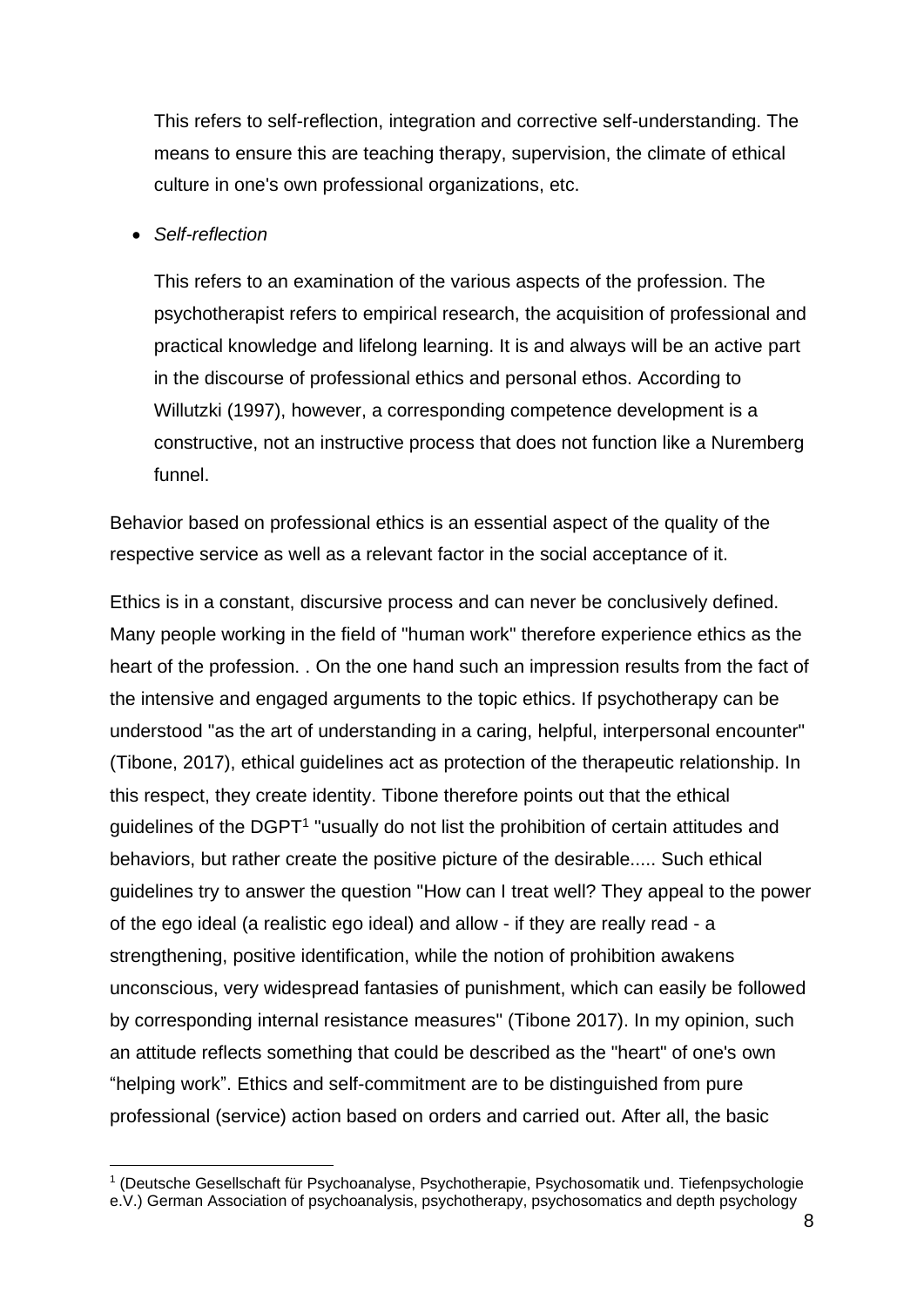ethical attitude "in and towards" one's own activity is always implicitly an action designed for ethics. One can therefore also speak of a permanent ethical discourse, in which both the individual person, the individual service provider and the organisation as a whole must be included.

Foucault, on the other hand, finds more drastic words when he calls ethics a "battlefield". Thus ethics is also something fluid and dynamic, i.e. behind every morality there is an enormous conflict between different forms of arguing for the binding. (Foucault, 2018) Ottomeyer also sees this event as a territorial struggle on the background of the practical and economic perspective of the profession. "People who have completed a psychotherapy training want to secure their livelihood...., it has to be marketed, therefore you compete on the psychotherapy market and of course you have to raise your own school to support the aura of the special" (Ottomeyer, S 172)

In distinction to this, but also in personal expansion, the personal ethos can be seen and evaluated. In educational terms, ethos refers to the moral attitude of a person, a community or a special social group (e.g. a service provider) in the context of one's own professional activity. The Duden<sup>2</sup> defines ethos as "an attitude shaped by the consciousness of moral values or an overall attitude as ethical consciousness". Ethos can (must?) also be seen in contrast to professional ethics. While professional ethics, one could almost say, shows the ethical guidelines and regulates the handling of these guard lines, ethos is more in the "synonym field of morality, personal sense of duty, sense of duty, loyalty to duty, morality, sense of responsibility, morality". It thus also expresses itself as a professional "habit of living" as a personal basic attitude within the framework of professional activity.

The ethical guidelines of the European Association of Body-Psychotherapy (EABP) are exemplary insofar as they were developed many years ago and have a clear and differentiated structure. The preamble defines the basic perspective followed by different principles which are distinguished into general principle and specifications. The advantage of the EABP guidelines is the developmental background and intercultural communication. (EABP, Ethic-Guidelines)

<sup>2</sup> Duden= Spelling Dictionary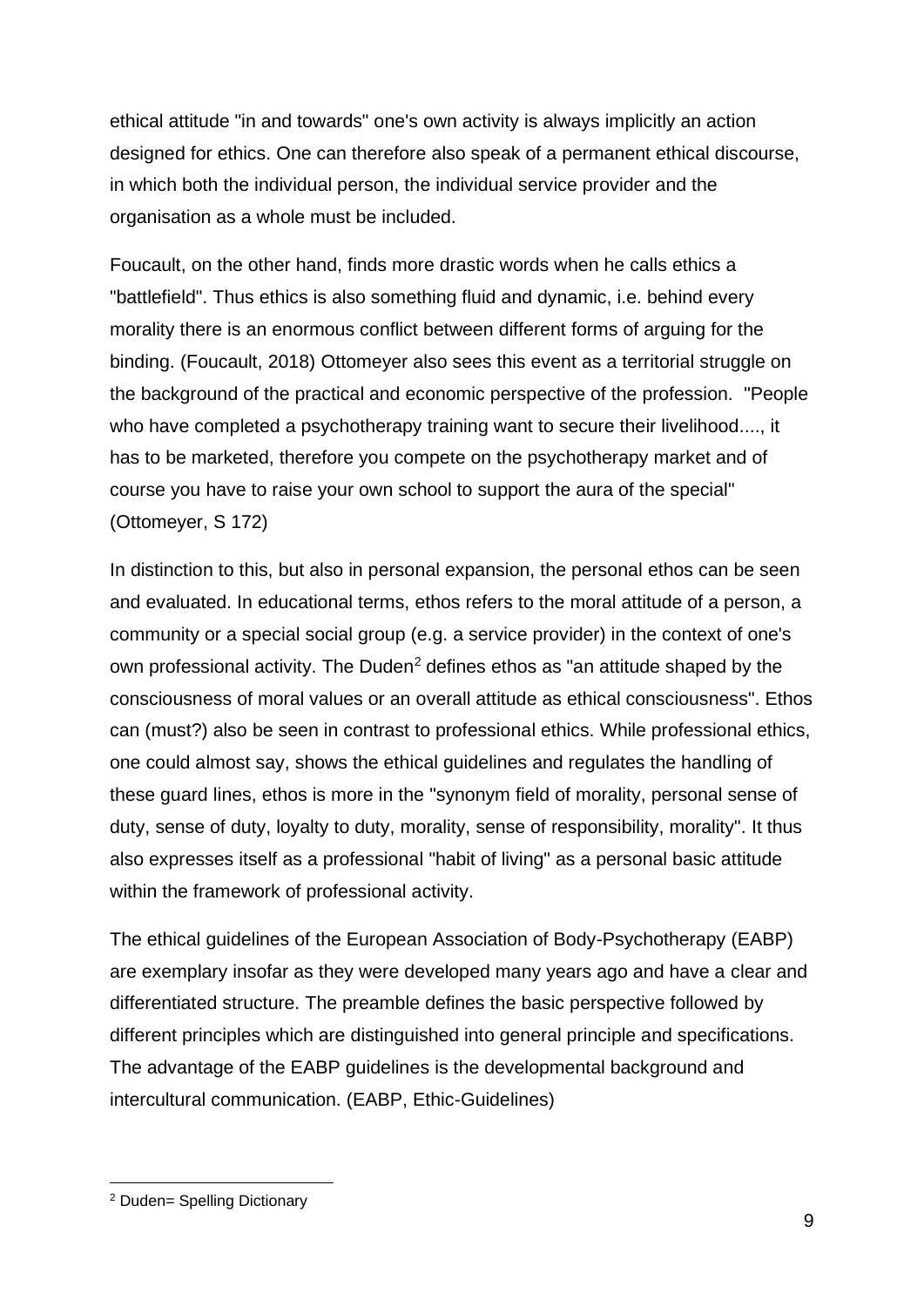EABP represents many different psychotherapeutic schools in Europe and North America. In this respect, the differentiation of the ethical guidelines does not only do justice to the topic in principle, but offers a well-founded tool that reflects the fundamental orientation of an ethical procedure as the result of years of communication and coordination processes, and implicitly encourages or considers necessary the continuation of such a clarification and coordination process.

#### **Instrumentalisation of ethics in power discourse**

Christof Stock (2019) offers in his present guide for professionals in counselling and therapy a kind of toolbox for the "practice of one's own occupation". After all, the relationship with clients is always a professional-personal one and therefore also a legal one. Stock wants to describe, explain and make useful the legal framework, which it is to be pointed out. The development of occupationalization leads above all in the "field of helping work" to occupational associations, scientific societies and occupational organizations, which last but not least also serve to represent the interests of the profession. The more these occupational organizations such as further education institutes and occupational associations develop in the therapeutic and advisory field, the more they are characterized by their own dynamics, the further this organization can distance itself "from the object of its work", the client/patient. A professional ethics, which is oriented towards the interests of the professionals as a professional group, but also those of the target groups, can act in the sense of a structural corrective and prevent possible dangers. This includes, among other things, a discursive process of scientification with a stronger inclusion of social science traditions with regard to "helping work."

Hockel (1998) makes it clear, even before the Psychotherapists  $Act<sup>3</sup>$  was adopted, that both medical treatment and the psychological psychotherapist are (more medically) constructs. Such constructs are created by humans and occupational groups and are not primarily shaped by the object of work, i.e. the patient and his symptoms of illness. In this context, he explains that only doctors define what a sick person is. It remains open how the terms illness, medical, psychotherapeutic treatment and "what is in need of treatment" are developed in the sense of the

<sup>&</sup>lt;sup>3</sup> The psychotherapists act was adopted in Germany in 1999 and it regulates the role of psychotherapists, the legal frame of occupation as well as the role and function of professional (self-) organization. This psychotherapists- act doesn't regulate psychotherapy but the role and function of the psychotherapist.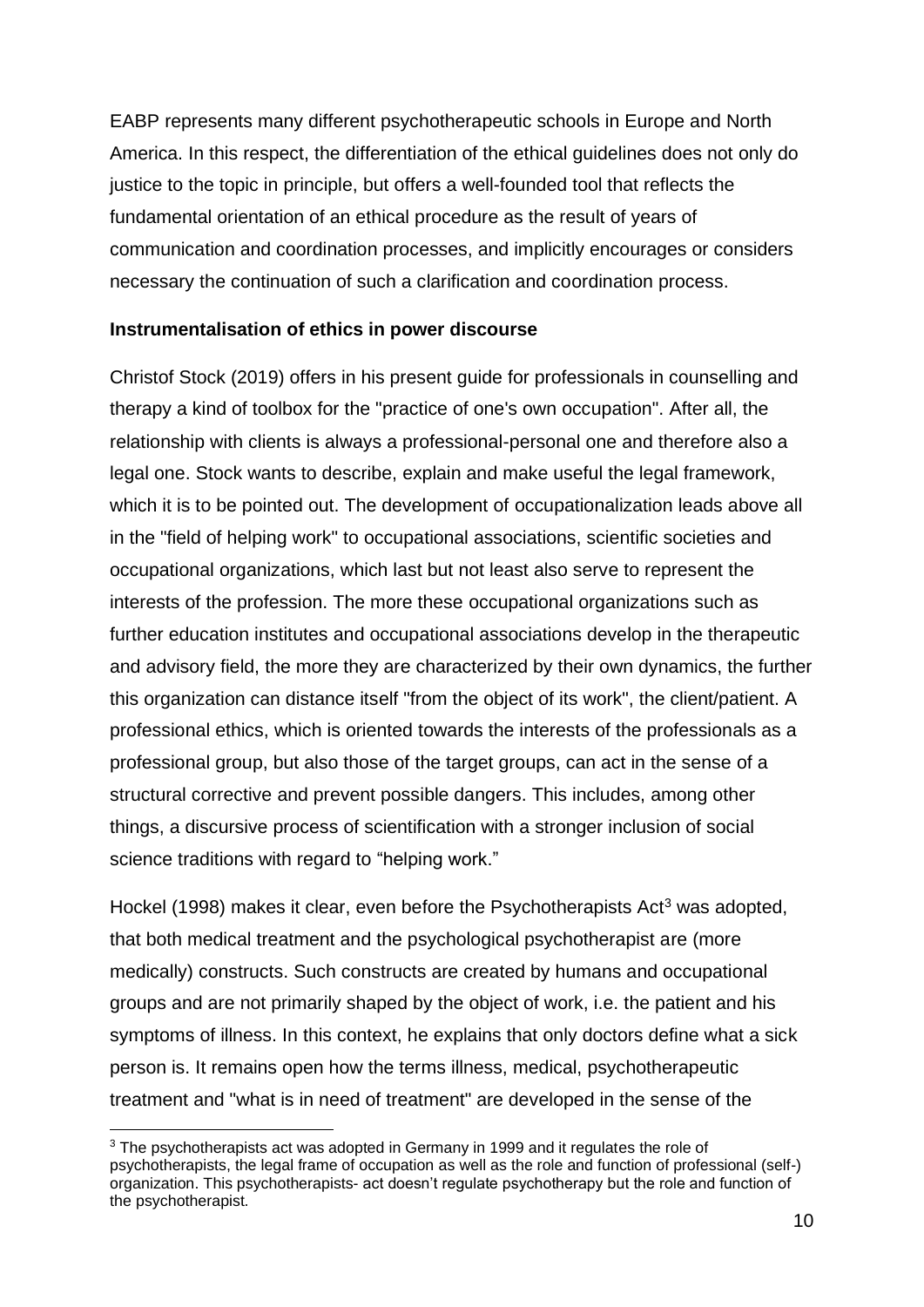psychotherapy guidelines. The extent to which the specific interests of patients are taken into account as independent issues within the framework of the psychotherapy guidelines has been the subject of constant discussion since the Psychotherapists Act came into existence, and the aforementioned construct is conditionally questioned. Such a discourse represents an important corrective to the implicit power dynamics in the field of psychotherapeutic activity, training and development.

In this context, Hockel refers to the difference between psychological expertise and medical expertise, a difference which certainly exists and which logically should also lead to a different professional ethical viewpoint. At this point, I will refrain from going into the discussion, which is certainly useful, as to who is entitled to practice medicine and how. If such a discourse reflects on the one hand factual and ethical aspects, it is on the other hand also a means/instrument in a power discourse.

Therapeutic institutions and organisations such as training institutes are discursive places of power. Therapeutic training institutes are like a system that "contains such high oedipal gratuities, as soon as one has penetrated to the - as Kernberg (2007, 186) calls it - power elite ....that it is equal to a direct satisfaction of the oedipal phantasm. It is very difficult to question the system itself from the position of this gratification." (Zagermann, p. 12) Kernberg even speaks of a "self-engendering", "self-proclaimed" and "self-preserving power elite" (Kernberg 2006, p.161, 2007, p. 186, cf. also Sollmann, 2008).

Thinking of explorative multiple relations you have you have to refer to the dimension of "power; duration of the relationship; and clarity of termination. Power can vary considerably across different persons and contexts, and refers to the discrepancy between the status, influence, and control of psychologist and his/her clients, students, and supervisees. Given the assumption that power increases over time and throughout the course of a relationship, the duration of the relationship in question is an important factor in assessing the potential for exploitation. Clarity of termination refers to the specifics of the agreed-upon termination, and prospect of whether there will be further professional contact at a later time." (Gottlieb 1993)

There is another specific aspect which is connected especially to the field of counselling and supervision. Often the counselor or supervisor works in a multiplerelationship-system. This requires a special responsibility of care, because the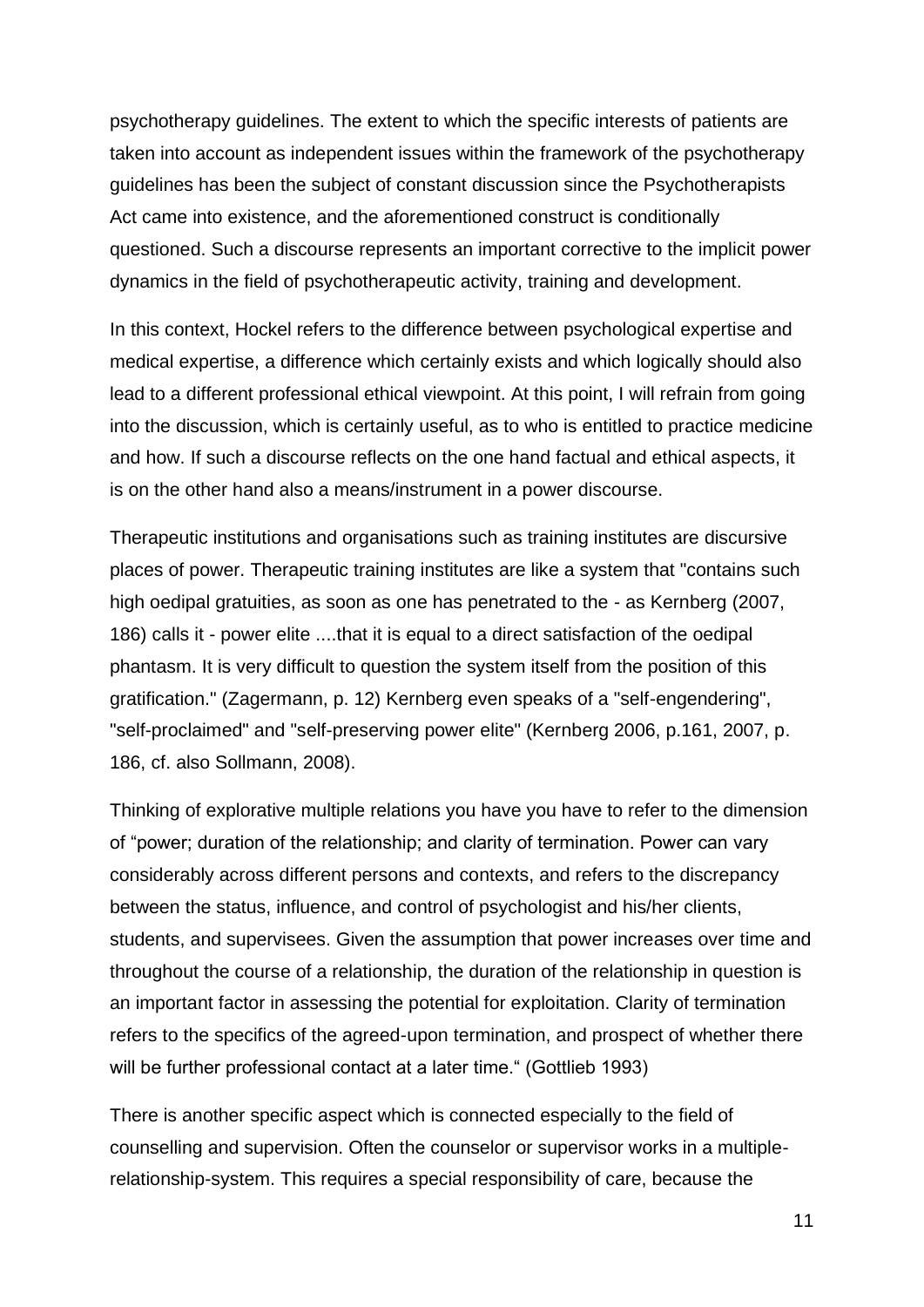network of relationships in the respective organization and the system as a whole must also be kept in view or treated by the advisor/supervisor. This includes the different roles someone is responsible for and the variety of role-relations.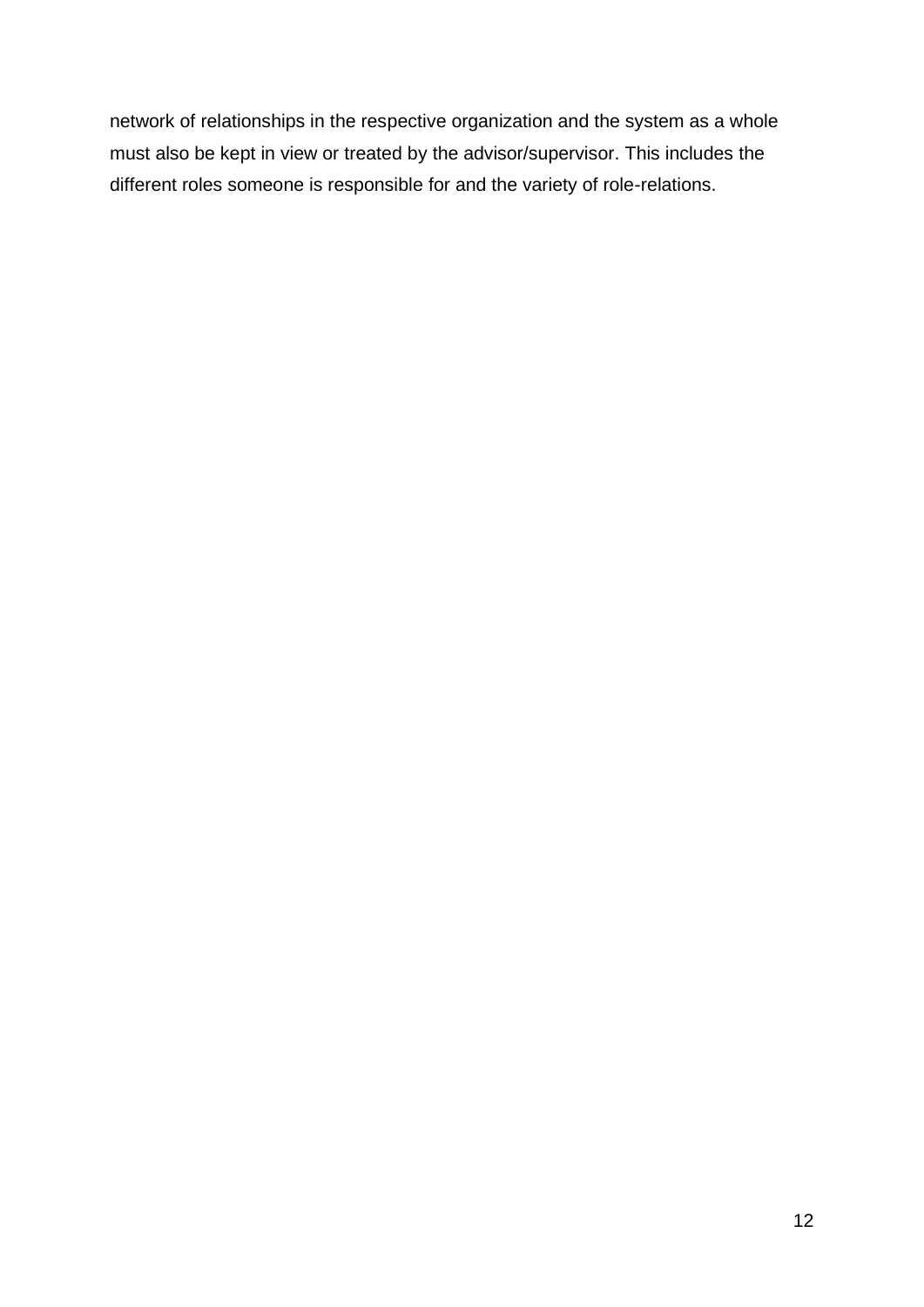"Multiple relationships in counseling supervision is a complex issue that involver role conflicts, power differentials, and various ethical considerations. These relationships, however, are not always controversial and can prove beneficial if a counseling supervisor is aware of the power differential in the relationship with a supervisee. This is a dynamic topic that asks counselors to consider how this relationship may ultimately impact clients." (Heuer)

Possible role-problems related to such relations occur in group-therapy, marital and family-therapy supervision, academia and if someone has outside relationships with one's own clients.

The relationship between therapist and the client is quite complex to assess, as it contains professional elements, transferential elements and perspective oriented aspects. Or just aspects of meeting the client by chance in the street.

Considering this complexity of possible problems, it becomes clear how difficult it will be to deal with such a potentially ethical incident. This also shows how important joint analysis, clarification and opinion-forming is in the treatment of an ethical case. Indispensable, and this is underlined by the above, is the necessary involvement of the elements of power. This can manifest itself in the immediate therapeutic relationship. This can express itself simultaneously in the particular, possibly unethical, shaping of different role relationships, but also in the way in which a therapeutic (training) organization is set up either in a transparent, open and (self- )critical matter or not.

The necessity of addressing such power relations within the framework of professional ethics is reflected in the logic of professional ethics itself, but also makes systemically clear the paradox that exists in such an organization. Can and should this be applied not only to the therapist-patient relationship, but also to the way in which the respective professional organization applies professional ethics to itself? Therefore, an important yardstick for the implementation of professional ethics is the, one might say, ethical climate or culture within the organization itself. This makes the professional application of professional ethics possible or more difficult and is on a permanent discursive test bench due to professional ethical incidents. "Because of the real existing power gap between teacher and student, the education system in all psychotherapeutic schools is a gateway for the establishment and permanent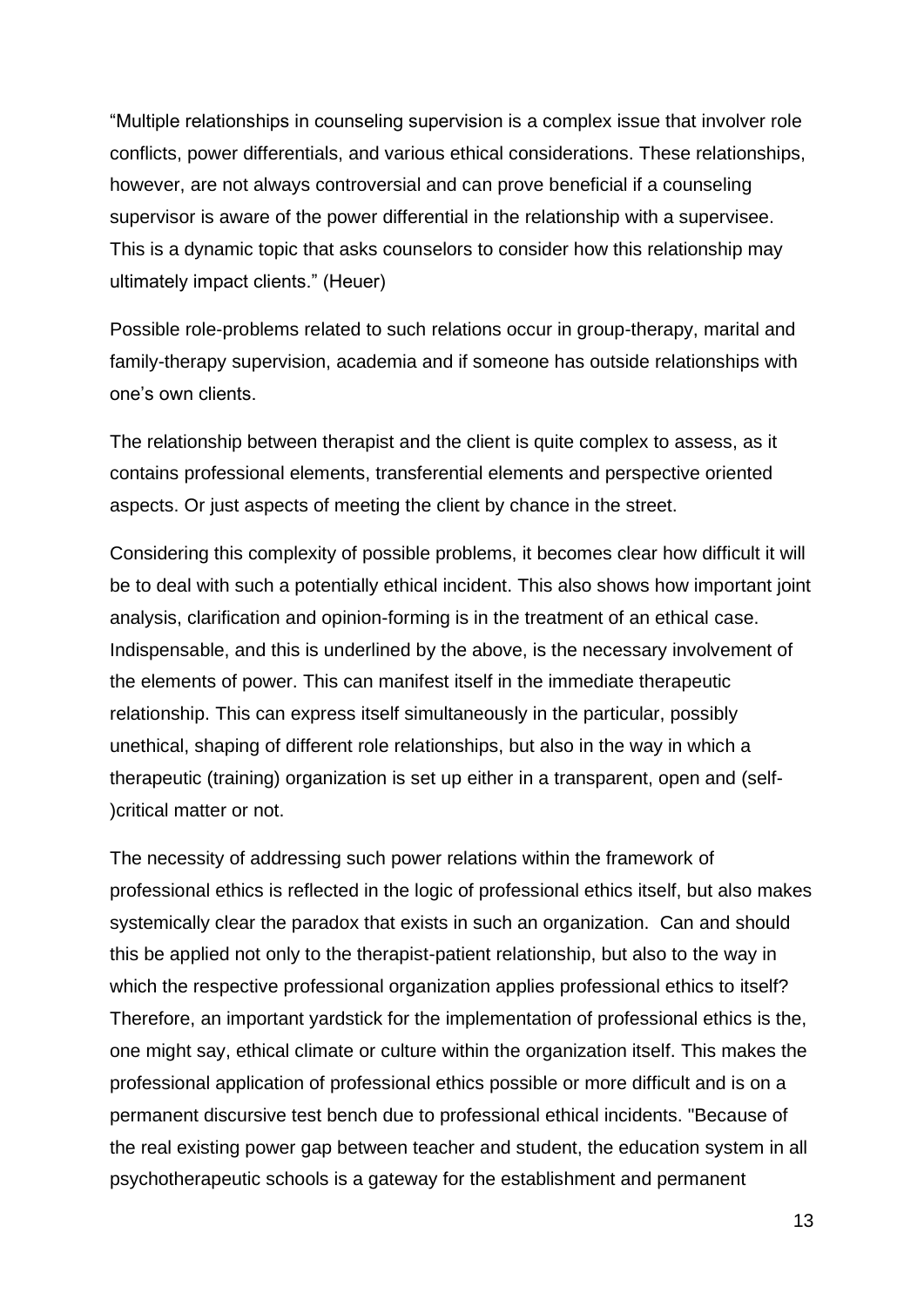establishment of abuse of power.... It only becomes problematic if the training methods force infantilisation and regression and the abuse of power is institutionally anchored". (Wirth 2007).

Zagermann therefore believes that it is an illusion to think "that the individual could evade this unconscious dynamic of the institution in which he finds himself". (Zagermann, S, 16) Whether an organization/institute/association has abused or anchored its power is reflected, on the one hand, in the statutes/ statutes/structure of the organs in the association. Even if nowadays ethics committees are an integral part of the organisational structure as a rule, they often embody to the greatest possible extent the basic orientation of professional ethics. On the other hand, in the rarer cases, there are rather only basic remarks on the procedure of dealing with the ethical guidelines and hardly any arbitration or mediation committees. Democratic structures in society and politics make a clear distinction between the legislative and executive branches. If this does not happen in a training institution or in a professional association, abuse of power is potentially, structurally anchored. At this point I do not want to go further into specific dynamics of abuse of power.

From a psychoanalytical and organizational point of view, one can also understand what happens in a psychotherapeutic organization in terms of the self-idealization of the functionaries. One of the roots for this is "...the ambivalence of the idealization, of the person... (of the school founder, the author) who consequently withdraws this idealization through a collective identification with... (the school founder, the author), which leads to the self-idealization of... (the person responsible for training, the author) as the guardian of the true teaching and the pure gold of... (the respective psychotherapeutic method, the author). This is about the longing for the appropriation of the creative capacity of the founder of the ... (own psychotherapeutic school, the author) and the appropriation of the father's phallus with all the aggression contained therein directed against the father". (Zagermann, p. 28) Unfortunately, it is not possible for me at this point, although this is appropriate, to respond to specific dynamics of abuse of power.

# **"Helpful work" in the field of tension between service, successful occupationalization and reflexivity**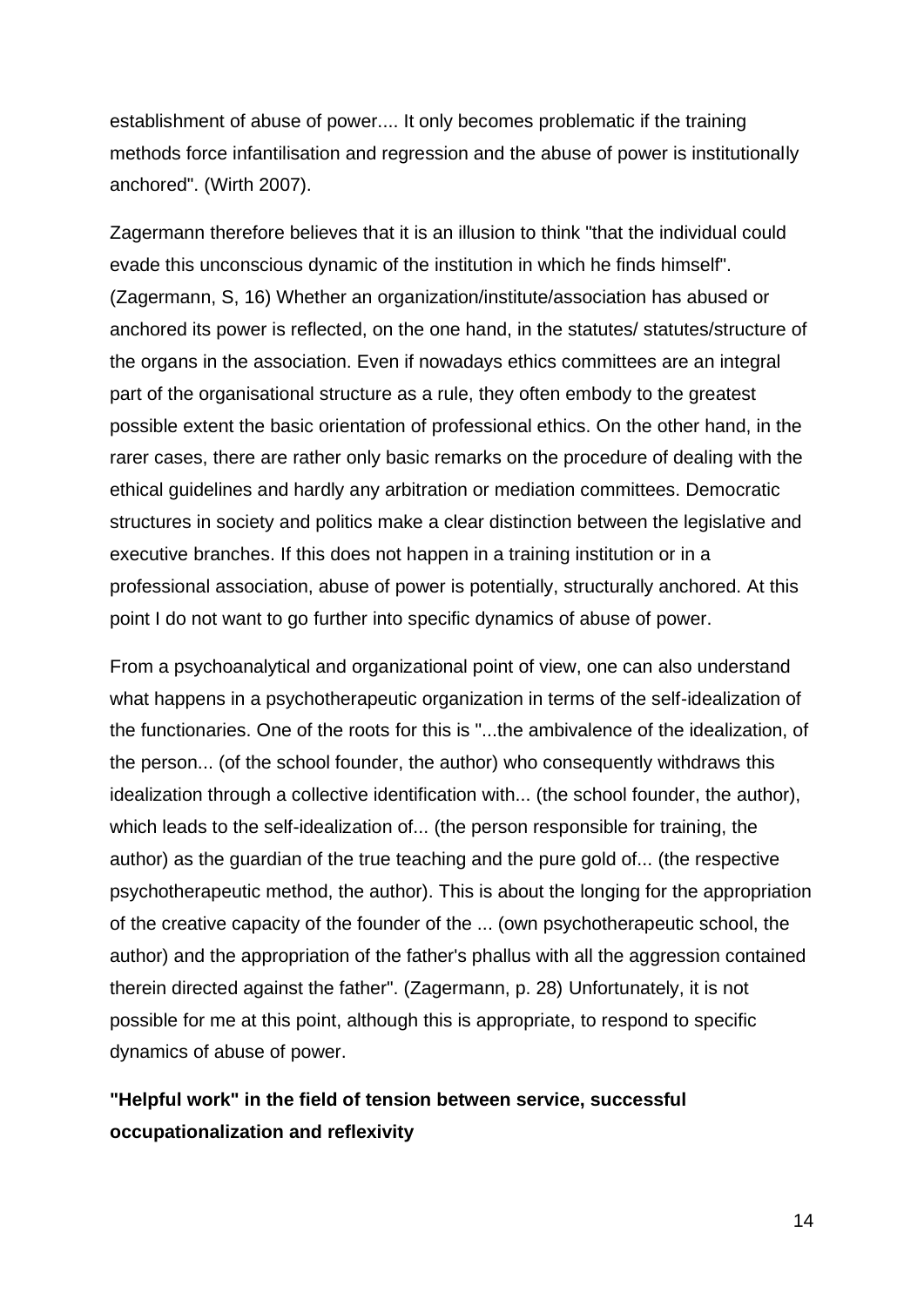"Helping work" with people is counselling, therapy, psychotherapy, coaching, supervision, mediation. In the meantime, a promising, successful, but also lucrative service sector has developed, which is used by more and more people. If the work and by this I mean the "helping work" with people was initially based on a specific, often personally supported motivation, it has differentiated, specified and technically substantially developed over the last 30 years. In the beginning it was personal initiative, individual commitment or the endeavor of educational institutions to professionalise "helping work", to justify it scientifically and to test it or to make it verifiable, but the way was prepared for what could be called occupationalization.

As I said before, occupationalization is characterized by, among other things, scientification, institutionalization and expertise. Especially in the field of "helping work" a positive professionalization has developed to the extent that in many cases a social-scientific orientation and an increase in reflexivity have become visible or a leading paradigm. The sociology of professionalization therefore says, and this applies in particular to "helping work", that the fact that psychology can no longer claim to offer an objective and reliable truth, but at most a plurality of transient truths, can compel one to reflexivity, which is guaranteed precisely by the social sciences. One can regard the development process of qualification, occupationalization, professionalization and development of professional ethics as successful, even if in individual cases there are quite different developments that have developed in the fields of counselling, coaching, psychotherapy and supervision. They can only be compared to a limited extent. Structurally or sociologically, however, they are subject to a similar dynamic.

This is also mirrored in the field of psychological science. One can again take the policy of the German Association of Psychology as a basic guideline. There it says.

"Freedom of science and social responsibility

(1) The fundamental right to freedom of science (Article 5, para. 3 of the Basic Law) imposes on psychologists engaged in research and teaching responsibility for the form and content of their scientific work. The fundamental right of scientific freedom is formally unrestricted.

However, it finds its limits where other fundamental rights are violated.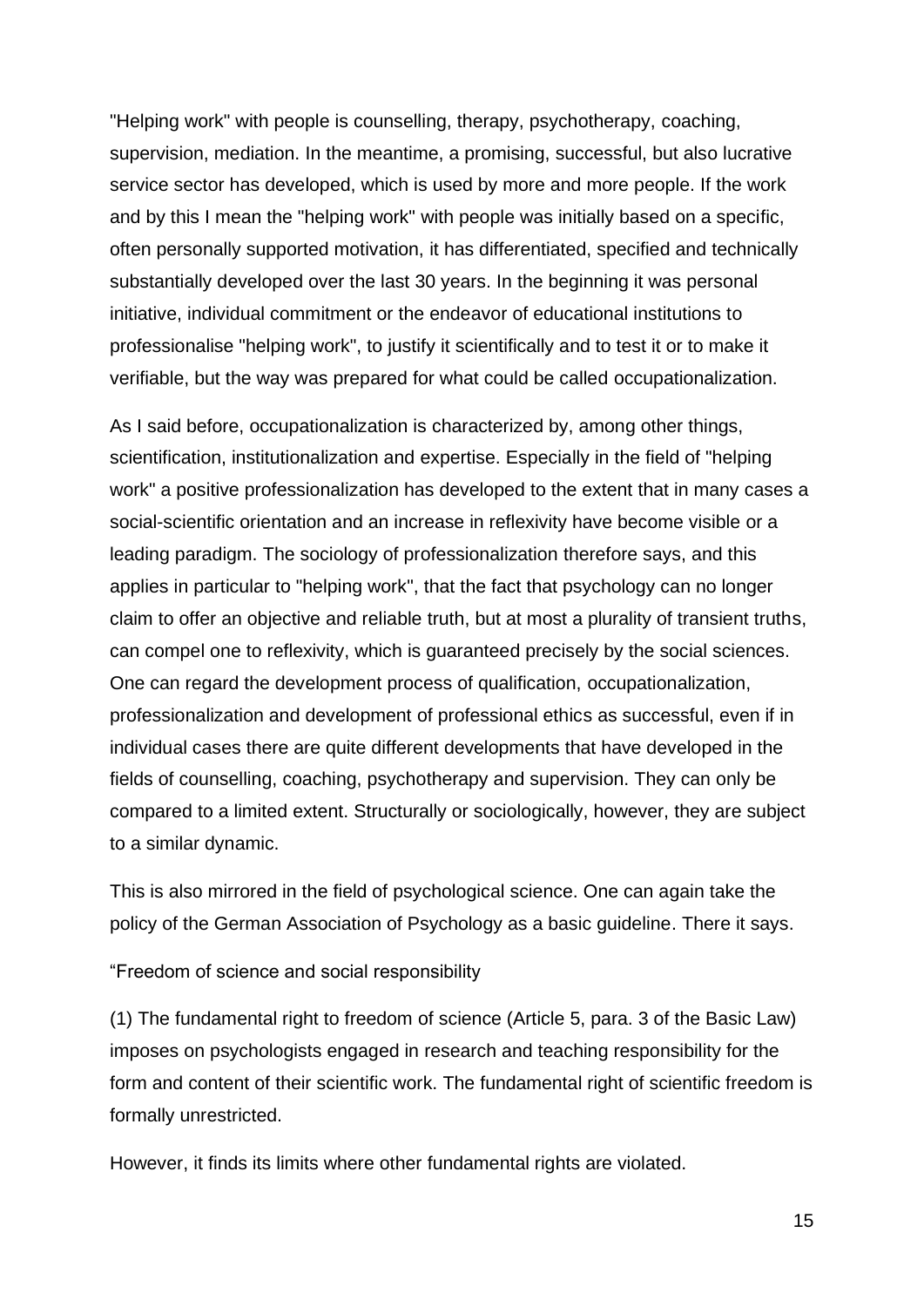(2) The freedom of research from heteronomy guaranteed by the Basic Law shall at the same time be understood as an appeal to the moral responsibility of psychologists working in research and teaching to promote democratic forms of work within the scientific community. New questions, approaches and methods must be examined impartially, regardless of their origin.

Psychologists working in research and teaching endeavour to take appropriate account of all available information and counterarguments already in the research process. They are open to criticism and willing to consistently question their own findings.

If research projects are subject to formal ethical approval, psychologists provide precise information about their research project.

Psychologists inform the participants in their research as soon as possible of the aim, results and conclusions of their research, and take appropriate steps to correct any misunderstanding that the participants may have and are aware of.

(b) Where scientific or ethical considerations justify delaying or withholding such information, psychologists shall take appropriate measures to prevent or minimize any harm or risk.

. . . . . . . .

Psychologists do not present work or data other than their own, even if this source is quoted." [\(https://www.dgps.de/index.php?id=85\)](https://www.dgps.de/index.php?id=85)

### **Determination and implementation of ethical guidelines**

The need to develop and define professional ethical guidelines arises from the special need to protect the people being helped, be they clients or patients. "Comparable to the situation between parents and children, patients are entrusted with their care and are therefore also largely unprotected against abuse of psychotherapeutic power" (Schleu 2018). But it also results from the potential and/or structurally conditioned danger of abuse of power in the organisations. Finally, the necessity also arises from the fact that the persons involved are in some cases in complex dependency relationships. This is how one meets as a colleague, as a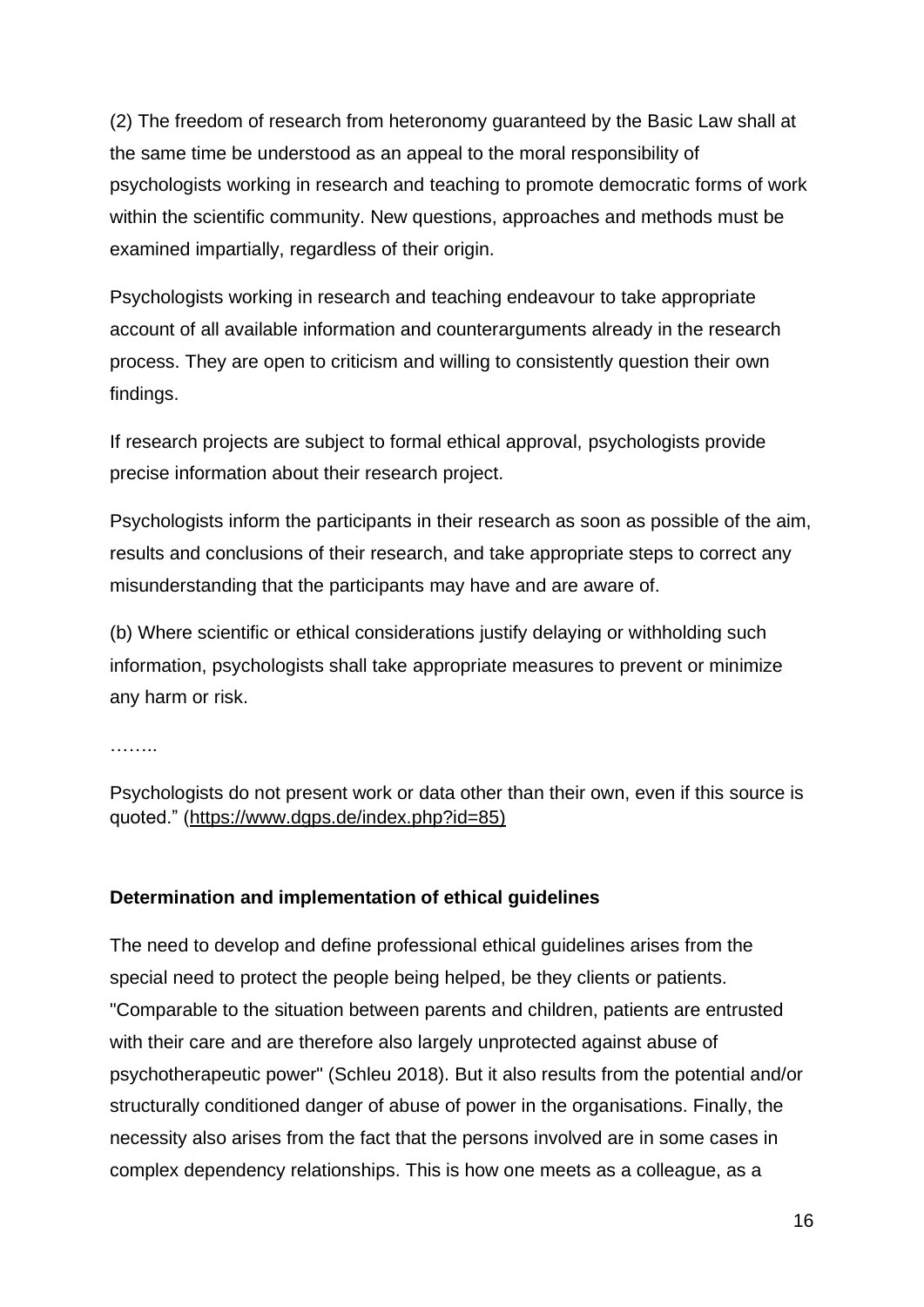trainer, as a certifier, as an ethics officer, etc. The possible danger of narcissistic abuse of power as well as of role diffusion or overlapping can in principle be counteracted by professional ethics. However, this can also be seen as an expression of the general defence against ethical discourses. (cf. Tibone 2017) One is the opinion that it would be sufficient to have ethical guidelines. If the ethical body of rules then lacks information on implementation, application of the guidelines, or on the structure of the procedure, it is to be feared that the ethical guidelines thus formulated will have more of the character of an announcement. A specific form of concrete defence in individual cases can be the behavior of members, namely "preferring not to learn anything about the cases and to have to vote on them at all, but to leave the decision to the board or the arbitration commission (the author: insofar as there is an arbitration commission) itself". (Tibone 2017) In principle, one can understand such a pattern of behaviour as arising from the unconscious imagination "ethical principles and legal norms would .....be superego norms to be rigidly combated" (Tibone 2019) This also seems to be part of a great narcissistic fantasy that can be understood as an expression of one's own powerlessness in the occurrence of serious border violations.

The reflections of Richter (1963), Schmidbauer (1977) and Willi (1975) on the specific role relationships, diffusions and collusions point to two typical (helper) role types. "Either the therapist seeks a substitute in the patient for an aspect of his own self (narcissistic projection) or he wants to urge the patient into a role of being a substitute for another partner (transference)" (Wirth)

In principle, it seems as if these role types could also be transferred in principle to organizational relationship patterns. If such a role dynamic serves the therapist to stabilize the fragile self-esteem through admiring dependency, one could fear that many dependency relationships, especially in educational institutions, embody a special form of organizational dependency.

Possible differences in the formulation and design of these ethical guidelines are due to the particularities of the respective occupational group, the respective professional association or the specific training organisation or the respective level of professionalisation. On closer examination of the established ethical guidelines, however, two aspects stand out, as already mentioned. On the one hand, there is often no detailed definition of implementation rules, namely a procedure for dealing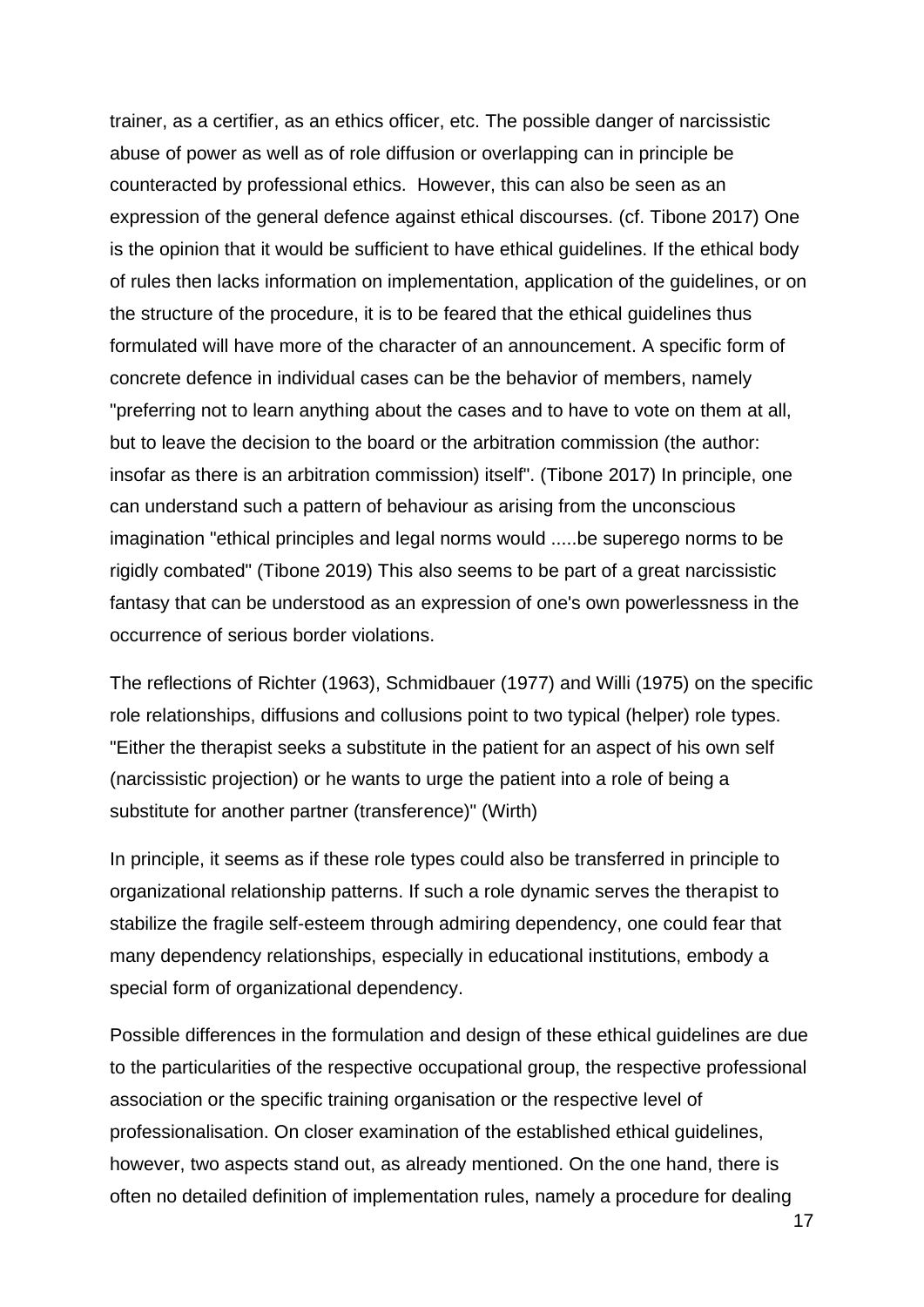with the ethical guidelines. On the other hand, quite a lot of professional groups or associations or institutes find it difficult to apply and implement the ethical guidelines in practice if they are applied in practice in individual cases. There are very different reasons for this. I would like to briefly mention a few of them at this point:

- The circle of relevant, interrelated persons within the scope of the established ethical guidelines of an institute is so small (one is so familiar) that there are no representatives who would have a distance, neutrality and objectivity sufficient for the professional application of the ethical guidelines.
- The drafting of ethical guidelines, but also their implementation and handling, can often collide with the internal (power) dynamics in the respective association/institute/profession. The procedure for dealing with the ethical guidelines then rather reflects power interests that are expressed in the respective procedure/handling of the ethical guidelines.
- Even if there are ethical guidelines, perhaps even references to the procedure or effects/consequences, the respective ethics committees have no arbitration function. Ethics committees then tend to have a subordinate function or fulfil orders from the superordinate (power) committees in the respective organisation. This is an explosive dilemma at the latest when the higher-level body itself is part of the ethics case.
- Even if at best the ethics-committee and the mediation-committee are structurally anchored, specific difficulties may still arise in individual cases. If no relevant solution/arbitration can be found in the treatment of a specific ethics case, there is no regulation as to how to proceed. Which instance is then addressed, which next higher function can then help? In my opinion, the corresponding responsibility for dealing with such special cases must be structurally anchored.

### **"Helping work" and dealing with legal provisions**

Occupationalization and professionalization or legal regulation of professional activities absolutely require a legal orientation. This is reflected in a basic orientation, in a specified guideline, but also in concrete tools, in application-related toolboxes.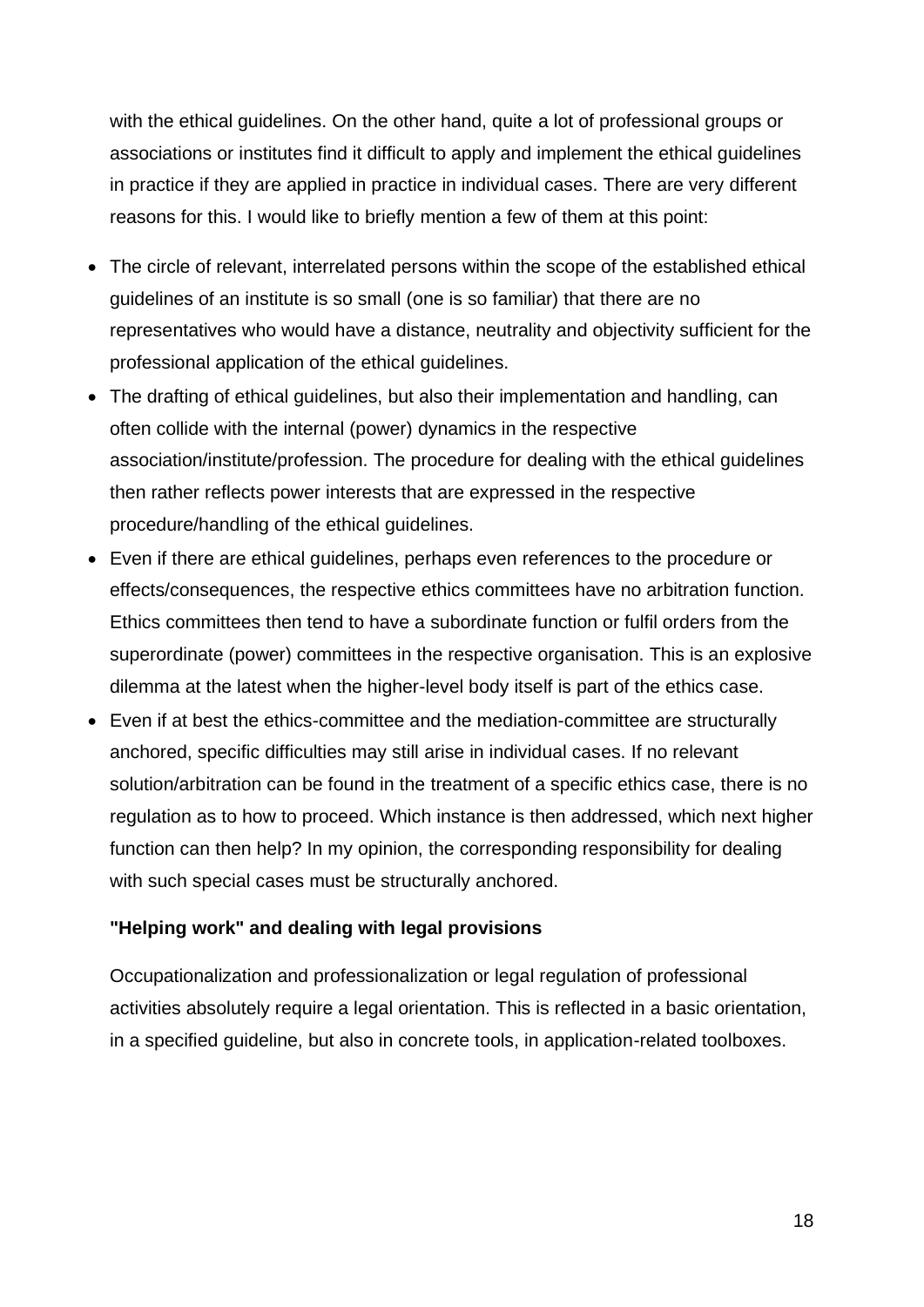Christof Stock's book "Rechtlicher Leitfaden für Beratung, Therapie, Psychotherapie in humanistischen Verfahren"<sup>4</sup> is a concrete, pragmatic, meaningful and relevant guide.

Whereas in the past, according to Stock, when there was "sand in the gearbox", one could perhaps get everything running again with a "screwdriver" or a little common sense, it is more advisable today to go to a specialist workshop. So, why, one might ask, should one concern oneself with legal questions, even if the law seems to have become so complicated that it would perhaps be better to consult a lawyer?

Stock addresses those "human-workers", I would like to call those persons who are active in helping, namely those who are active in the field of counselling, therapy, etc. This activity presupposes knowledge of where one stands as a service provider.

The relationship with the clients is a professional-personal and thus also a legal relationship. In the background there is always a legal framework to be pointed out and explained. Taking this into account is not a voluntary service, but an obligatory, binding and, if necessary, legally enforceable service.

In the first part of his book, Stock describes the legal bases on which a consultant, therapist, etc. operates. In the second and third parts, he deals with the legal position that can be taken as an employed person in general, in general or in a specific occupational field. Understandably, there are clear differences in the consulting field, in the therapeutic field or in the psychotherapeutic field.

In Part 4, Stock deals with the relationship between the "human worker" and the client/patient. This is, of course, characterized by trust, good chemistry, personal circumstances, but also by certain obligations. Stock explains in detail what it means and, above all, how one takes this into account, how to satisfy the information requirement, how to observe confidentiality, how to guarantee digital communication, how to comply with the abstinence requirement, etc.

In the fifth part, it refers to the surrounding dimension, the health and social system. In the fifth part, it refers to the surrounding dimension, the health and social system,

<sup>4</sup> This legal guideline for counselling, therapy, psychotherapy in humanistic procedures only refers to the German situation and yet of his proposals can be helpful for colleagues in other countries. The structure of Stock's book can be transferred to other countries. The concrete legal provisions of each country has then to be added.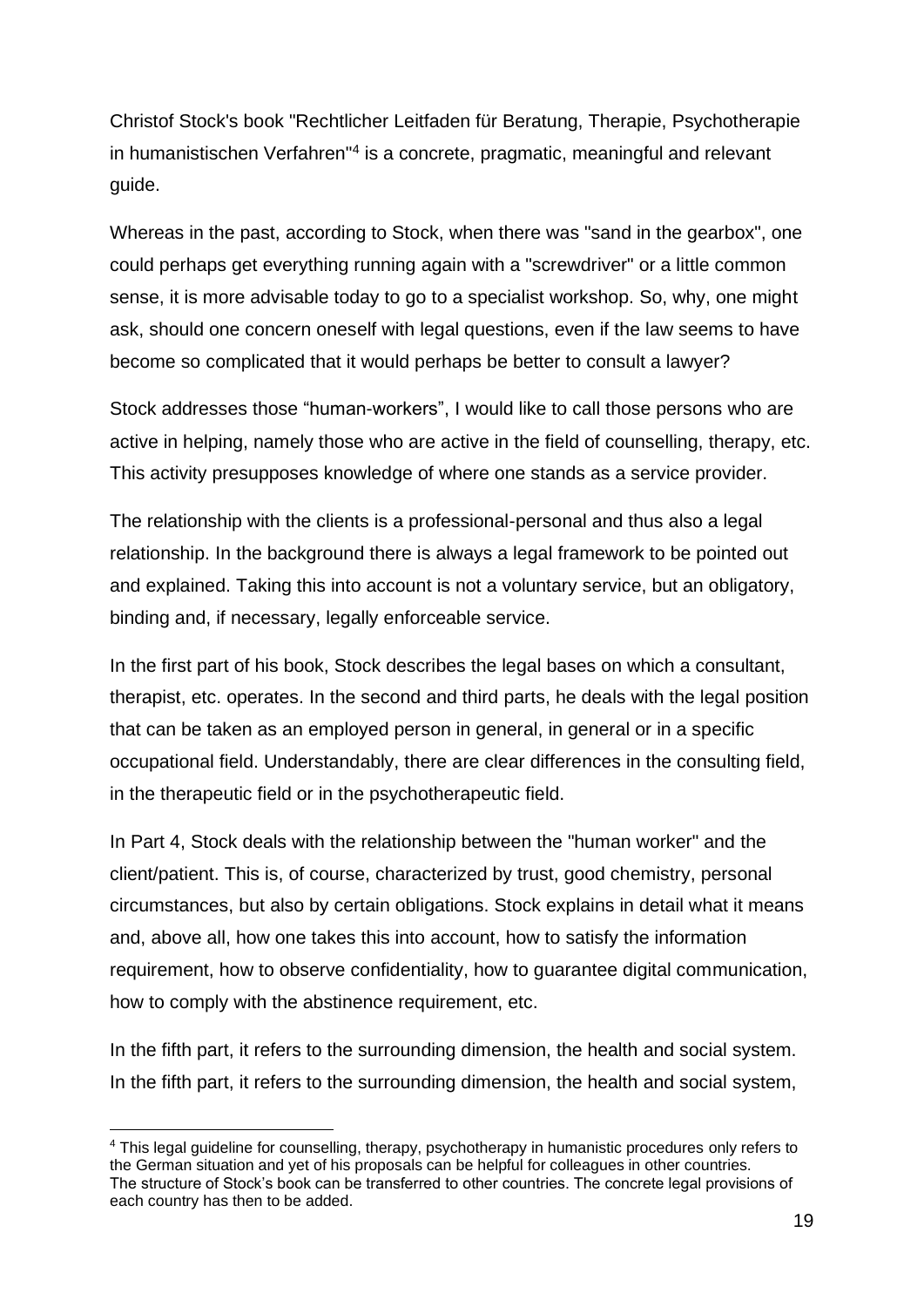where one learns about triangular and quadrangular relationships "which can make their contribution to the financial security of employment". Finally, in the appendix, Stock offers sample texts that can be used as a legal toolbox.

### *To put it in a nutshell*:

The book fills a clear gap in the context of the professionalization of psychotherapy, coaching and supervision. It is a careful, detailed, clearly understandable and experienced book on a subject that is usually only neglected in the context of training and practice. Stock is a proven connoisseur of the subject, having been involved for more than 25 years with the legal questions of the profession, in particular also with questions of ethics. This experience before all German courts up to the Federal Constitutional Court is reflected in the thoroughness and comprehensibility of his remarks. I highly recommend this book. It is a must in the practice of every colleague.

#### **General and discoursive ethical guidelines**

Stock also quotes the ethical guidelines of the German Association for Gestalt Therapy. He emphasizes how important it is to develop the ethical guidelines, but also to give the ethics committee an arbitration function. It becomes complicated when role conflicts arise. In order to maintain the necessary objectivity and distance, members of the ethics committee should not have any further function in the association. Furthermore, they should have no further role relationship with the persons concerned, be it through (previous) training or through specific project work; if necessary, external experts would have to be called in.

On the other hand, professional regulations, laws and ethical guidelines of a professional organization may collide. This is particularly the case if, for example, a training institute operates on a national level, but at the same time also as an affiliated or accredited institute on an international level. The latter would be expressed in the fact that there is, for example, a European or international company which develops and controls the training curricula and awards accreditation to local or regional institutes after a qualified examination of a corresponding application. What should be done in such a case? How to deal with a possible collision between ethical guidelines and possible impact on the accreditation/licence?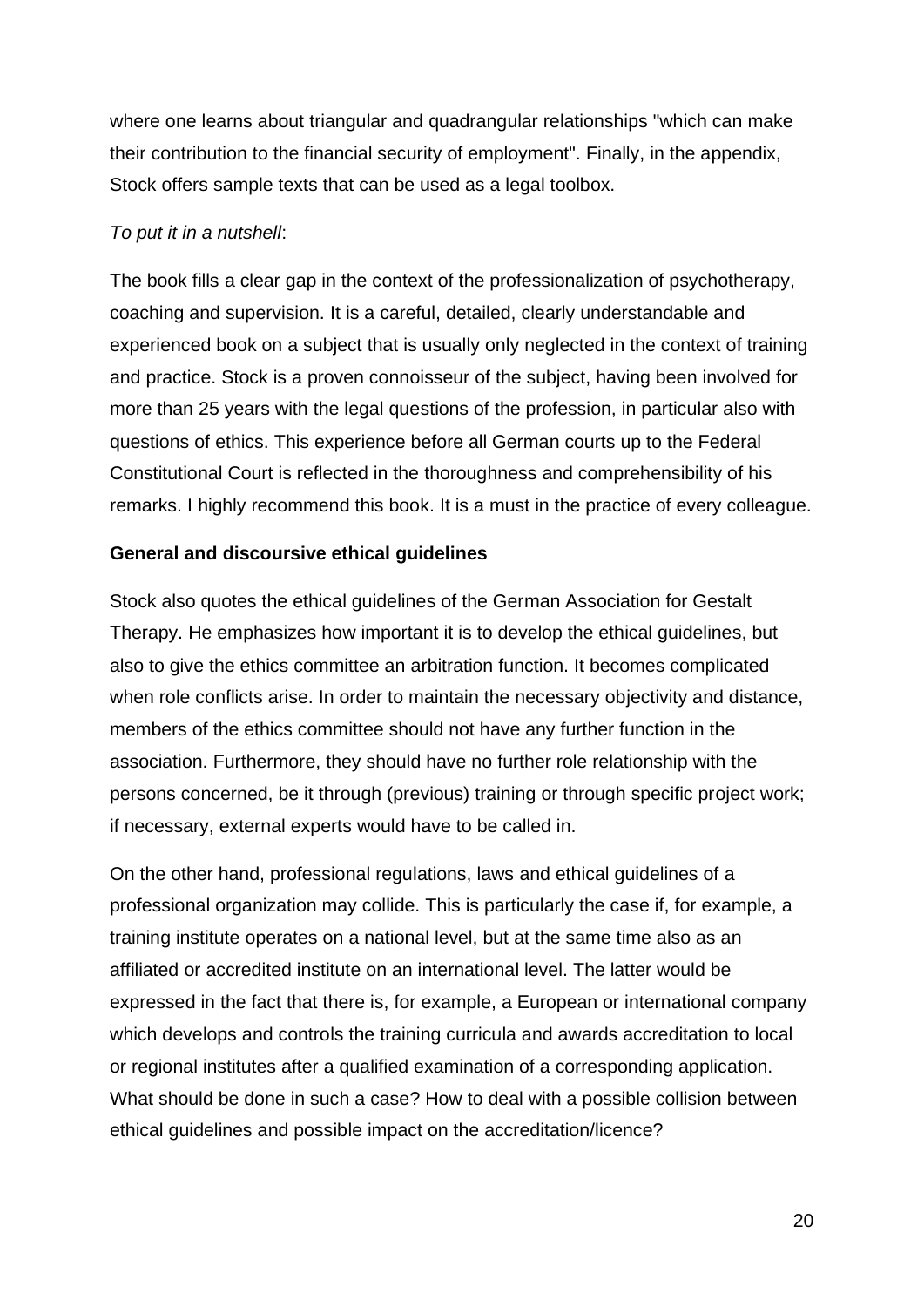Finally, professional ethical guidelines in the sense of ethical goals can only have a concrete effect if concrete criteria for achieving these ethical goals have been formulated. These can be of a general nature (e.g. prohibition of sexual relations with patients/clients). However, these should always be formulated concretely enough. They must make sense in relation to the corresponding professional context and must also be achievable or feasible. If one understands the role and function of professional ethics in this sense, then a constant review, redefinition and change is required in order to be able to adjust to the changing social and professional reality in a process-oriented manner. What was frowned upon or even prohibited some time ago or earlier within the framework of professional ethics can change over the course of time into a reorientation in line with social development. Here is an example: In the past, the therapist may have given the patient a hand to greet him during the first conversation, only to say goodbye a second time with a handshake in the last therapy session. So today there are quite different forms of greeting. Some do it like the therapists used to, others perhaps greet each other with a hug. Some say "you" to each other, others stay with the "you" in the mutual address.

Ethics in the field of "helping work" therefore consists of indispensable, unchangeable, fixed codices (e.g. no sexual relationship) and others that have grown out of the concrete social and cultural development in each case.

Thirdly, there are codices that have a scenic and processual effect in individual cases.

Beauchamp and Childress formulate six ethical principles, which belong to the fixed, to be fixed, not changeable, ethical basic principles. They serve as basic orientation. In addition to the "principles of respect for autonomy, care, equality and justice, truthfulness, confidentiality, this also includes the principle of non-harm" (Schleu, p. 16). In this respect, the requirements of professional law and professional ethics go beyond the rules of the Penal Code.

The principles formulated by Beauchamp and Childress must be concretized and weighed against each other in the individual case. Thus, for example, the principle of damage avoidance in the sense of refraining from harmful interventions may conflict with the principle of social welfare. Interventions could play a role as harmful interventions, which should of course be avoided, especially in the case of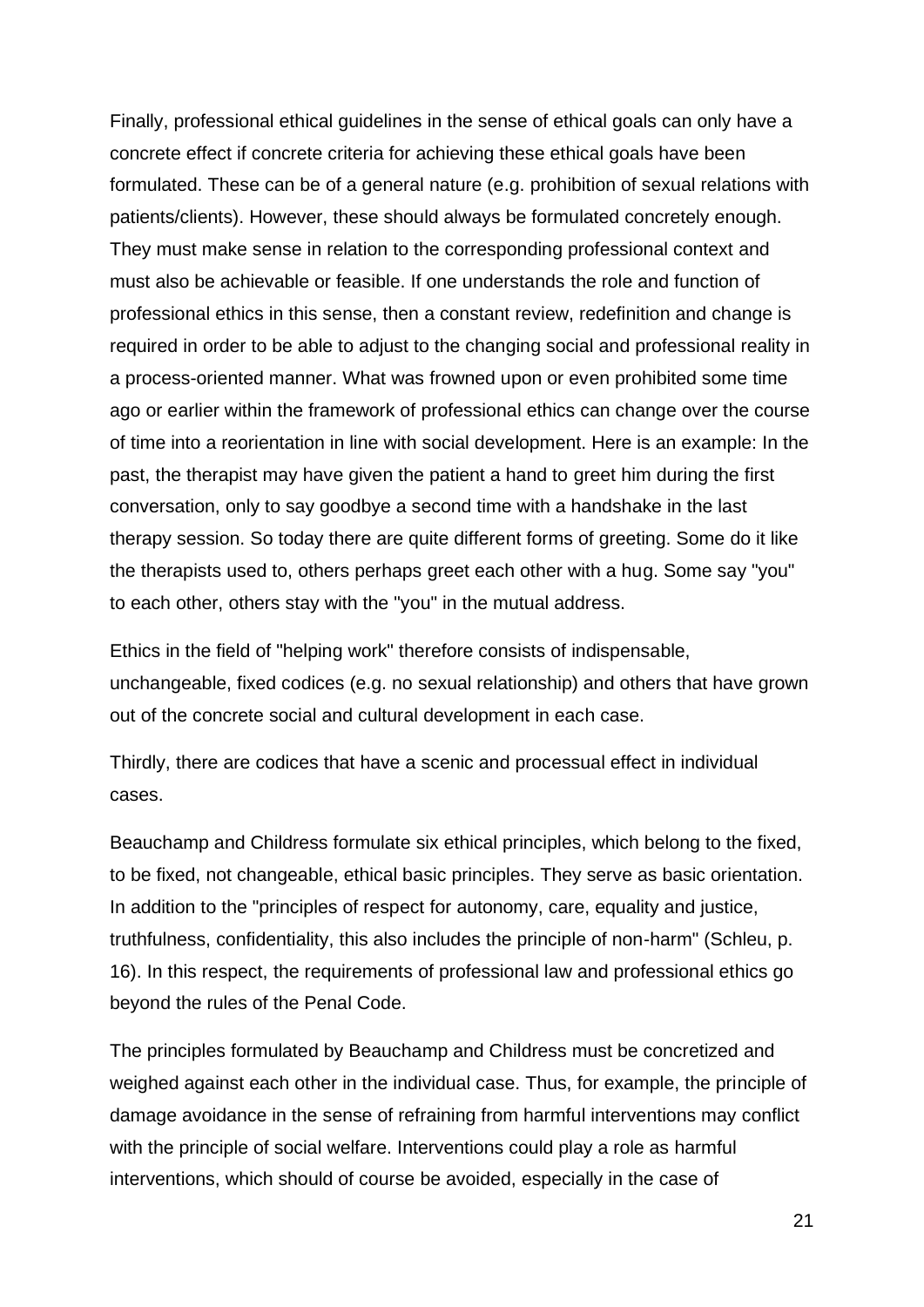"intervening therapies". However, damage can also be caused in economic terms by the fact that psychotherapies last longer than professionally indicated. Such relationships are tantamount to dependency relationships, which are not only a malpractice but also a violation of ethical principles.

When we think about an unethical sexual relationship in psychotherapy you have to refer to:

- Unethical sexual relationship in psychotherapy-supervision
- Sexual harassment in psychotherapy/or supervision
- And/or erotic or sexual attention or intimacy (Bartell 1990) or sexual boundary violations. (Koenig 2004)

This is part of the topic because psychotherapy and supervision can implicitly touch erotic unwelcome and offensive feelings. It is clear that sexual harassment refers to unwelcome sexual attention in the work place, including offensive comments about one's own sexuality or about women or men in general. Legally harassment is defined as occurring when the unwelcome sexual attention is "so frequent or severe that it creates a hostile or offensive work-environment or when it results in an adverse relationship". Further on sexual harassment can also be defined as "sexual solicitations, physical advances or verbal and nonverbal conduct that is sexual in nature that occurs in connection with the psychologist's or psychotherapist's activities or roles and that it is either unwelcome, offensive or creates a hostile situation" (EEOC 2015)

Referring to this ethical topic it is important to point to this clearly enough in the ethical guidelines and yet handling an ethics case under this perspective is very difficult and needs a clear procedure in the therapeutic organization how to deal with ethical cases and how to communicate so that this is based on trust, transparency clear and well grounded role acting and the commitment to mutual communication and mediation *as a possible means of choice*.

Especially the accusation of erotic and sexual harassment must be sensitive enough, personally respectful, but also meaningful in relation to the social and cultural view of gender and the corresponding cultural handling of it. This, like many other ethical issues, poses a very special challenge. …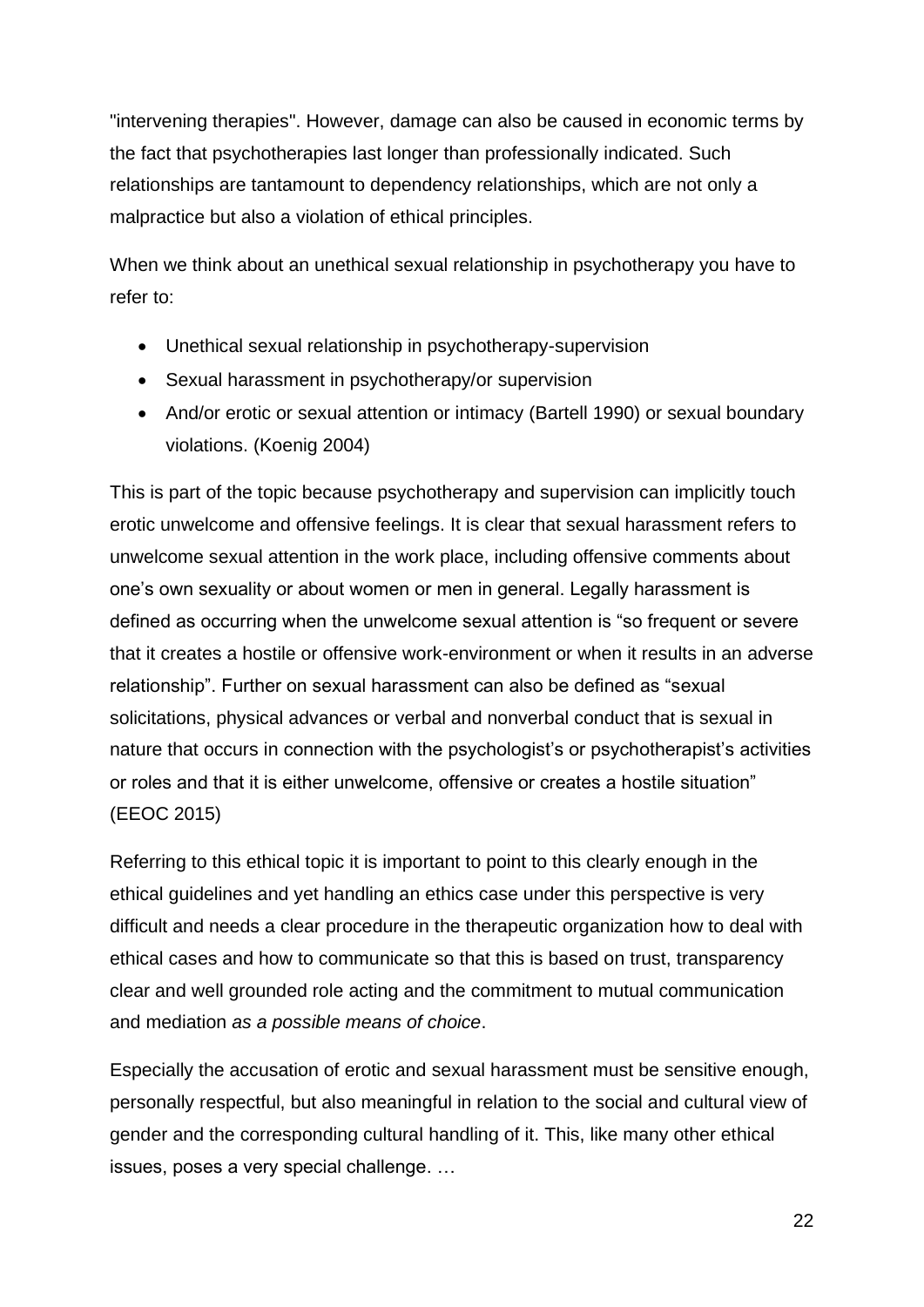#### **Hierarchy of ethic codes**

Ethics codes in the (body) psychotherapeutic field are an expression of professional self-commitment. Ethical rules reflect fundamental values that play a role in work. They regulate the therapist-patient relationship, but also the collegial relationships within a psychotherapeutic (training) organization. At the same time, ethical guidelines reflect a social development that is shaped and controlled by law and jurisprudence. This social development is at the same time based on general, humanistic values, the observance of which is not or not sufficiently guaranteed by law. This can lead to overlaps between ethical guidelines and law and order. However, there are also clear differences or differences in treatment with regard to violations of law and order on the one hand and ethical guidelines on the other.

Democratic societies make a meaningful distinction between a legislative, executive and judiciary. Such a structure ensures the development and decision-making of legal norms and their enforcement or sanctioning in the event of disregard or abuse.

Sociologically speaking, social organizations such as body psychotherapeutic organizations should also have such a separation of powers. A functional unit that takes care of the development and further development of ethical guidelines, a functional unit that guarantees the professional procedure in case of abuse, and finally a functional unit that guarantees the implementation of (possible) consequences/sanctions. The last two functional units can be in one hand. In any case, the first must be separate from the other two functional units. (Body) psychotherapeutic organizations usually have an ethics code. This code is differently weighted, specified and updated. Not every therapeutic organization has an ethics committee, i.e. a functional body, which can be addressed in case of suspicion of non-compliance with the ethics guidelines in order to examine the matter. Finally, in most organizations there is no written explanation about possible consequences, sanctions, etc.

Body psychotherapeutic organizations, at least in Germany, which are organized in the German Society for Body Psychotherapy (DGK), have institute-internal ethics guidelines, as well as through the DGK, Germany-wide valid ethics guidelines. <https://koerperpsychotherapie-dgk.de/ethikrichtlinien/> They may overlap or differ. The DGK has however no ethics commission, because it is the opinion that one is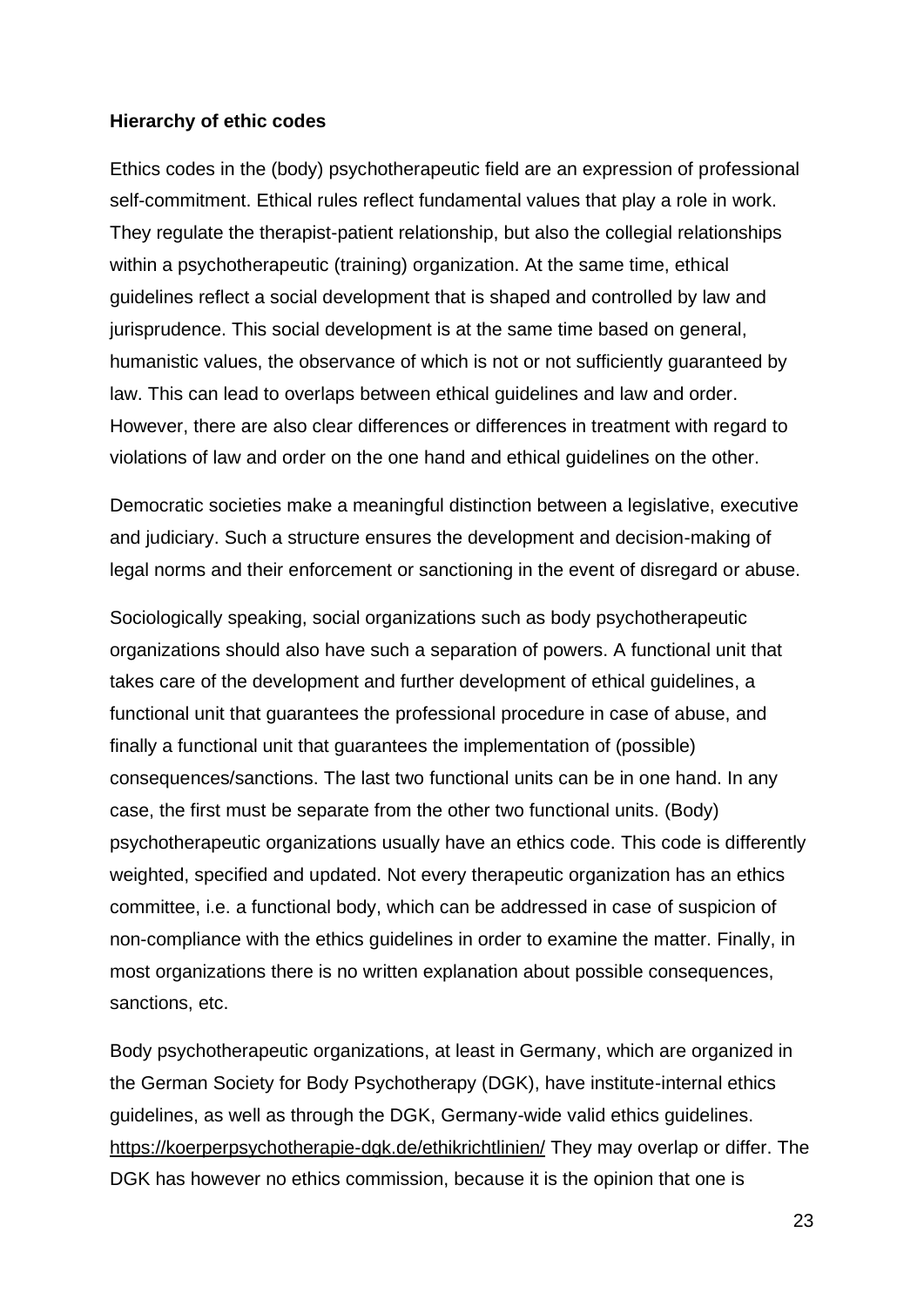structurally and historically in such a way connected in the body psychotherapeutic field in Germany that an impartial treatment of ethics cases could not be ensured by representatives of the DGK. The DGK therefore forwards possible ethical violations to the Ethics Commission of the European Association of Body-Psychotherapy (EABP). <https://www.eabp.org/ethics.php> This committee deals with the cases presented.

The Ethics Committee of the EABP is independent. The members have no other function within the EABP. It is independent within the EABP. There are also some possible consequences and sanctions that can be used. In America there is a similar structure with the US Association of Body-Psychotherapy (USABP https://usabp.org/USABP-Code-of-Ethics) with a significant addition: If there are significant differences in the ethics guidelines in a member organization compared to the ethics guidelines of the USABP, the higher-level ethics guidelines of the American Psychological Association (APA) would be consulted. These are very differentiated and practical.<https://www.apa.org/ethics/code/> There is an independent ethics committee and there are concrete, possible consequences, sanctions listed that can be used.

The ethics guidelines of the EABP and the USABP also clearly refer to the collegial, professional relationship of colleagues within the organization. This could be understood as an effort to apply the ethics guidelines to the organization as an organization. Organization then means the structure and relationship processes of people within the organization.

If I have understood the ethics guidelines correctly, this also includes the ethically responsible behavior which must be guaranteed by the teaching trainers and teaching therapists within the framework of the training. This also implicitly means that there is already an ethical violation at the organizational level if there is an irresponsible (intransparent) mixing/collusion of roles. For example, a teaching therapist cannot be involved in the certification process at the same time. If this were the case, it would be an unethical mixing of roles. The DGK or EABP also seems to have this in mind and includes this in the treatment of possible ethical cases. So there is the ethics code of a particular therapeutic organization. Then there is a hierarchy of ethics codes (e.g. single organization related to DGK and DGK related to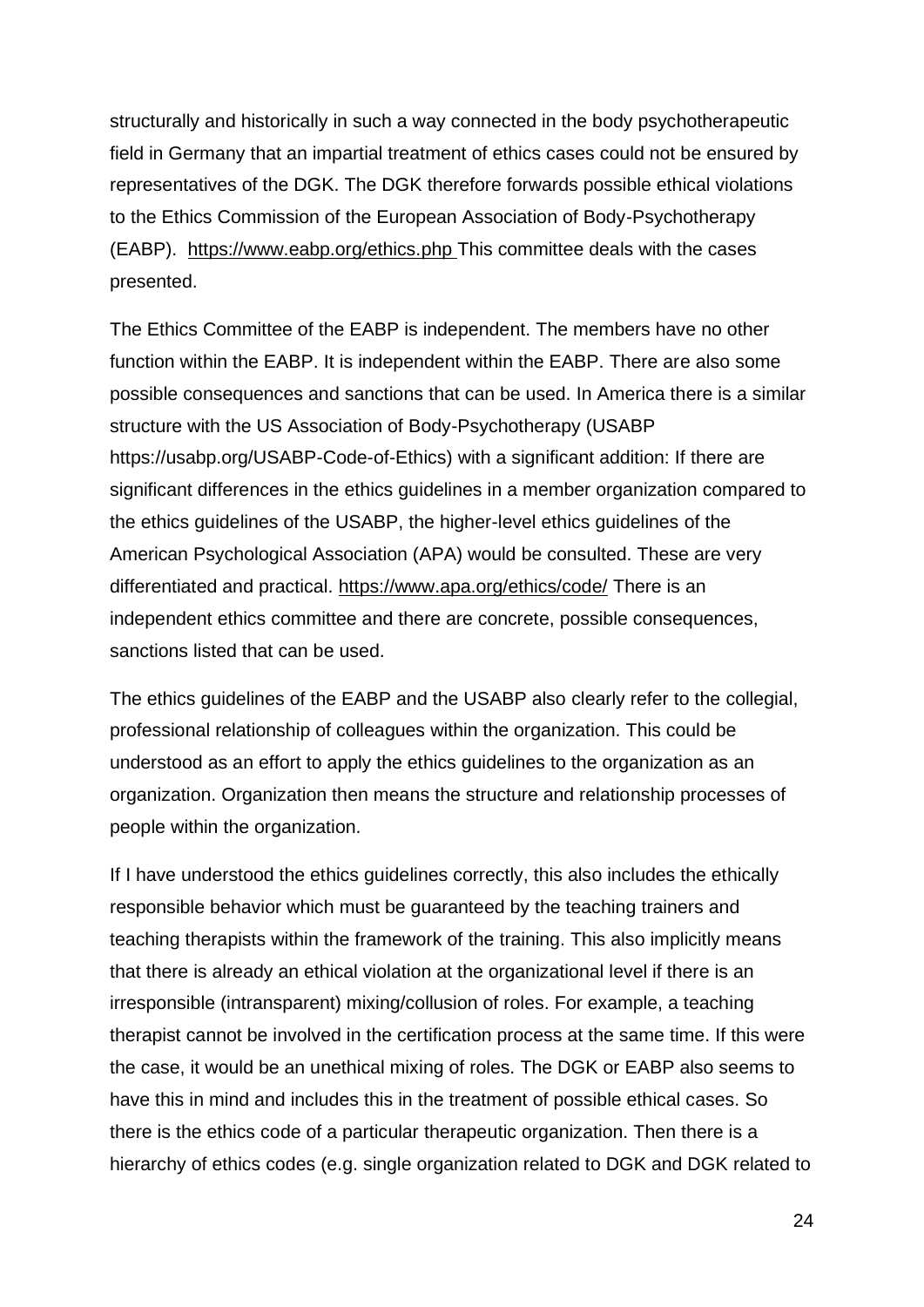EABP). The treatment of possible violations will necessarily also have to be carried out from the perspective of the hierarchization of ethics codes.

One aspect seems for me to be missing from the ethics guidelines. It refers to the structure and application of the training curricula. Such curricula are developed individually by the institutes. Within the framework of the umbrella organisation of the DGK, however, they are also reviewed and modified so that a cross-institute curriculum is created. Above all, the application/implementation of the curricula in the respective institutes is of course implicitly also based on the ethical guidelines. In conclusion, the structure and procedure/process of implementing the curricula must be monitored at regular intervals or subjected to an auditing process. This would amount to an ethical duty of care. In Switzerland, for example, there is such an auditing process which takes both the general criteria and values into account, but which also keeps an eye on the respective development and application, especially with regard to any new social conditions that may arise.

However, such auditing/controlling cannot and must not be carried out by the functional units responsible for the course. The functional unit responsible for controlling and auditing must be independent, similar to the Ethics Committee.

### **Epilog**

*Becoming a psychotherapist is a personal career choice. The activity relates to the concrete needs / problems of the client and takes place within the framework of professional diagnostics and indication. This activity is also embedded in a legal as well as organizational-institutional framework.* 

*Professional ethics shapes the character of the respective "helping work" in the therapist-client or client-consultant-relationship or in the relationship of colleagues within the organization. In addition, ethics determines the role, function and meaning of the activity carried out in the organizations / institutions developed within the framework of the profession.* 

*Finally, ethos characterizes the personal attitude / conviction of the people working in the field of "helping work".*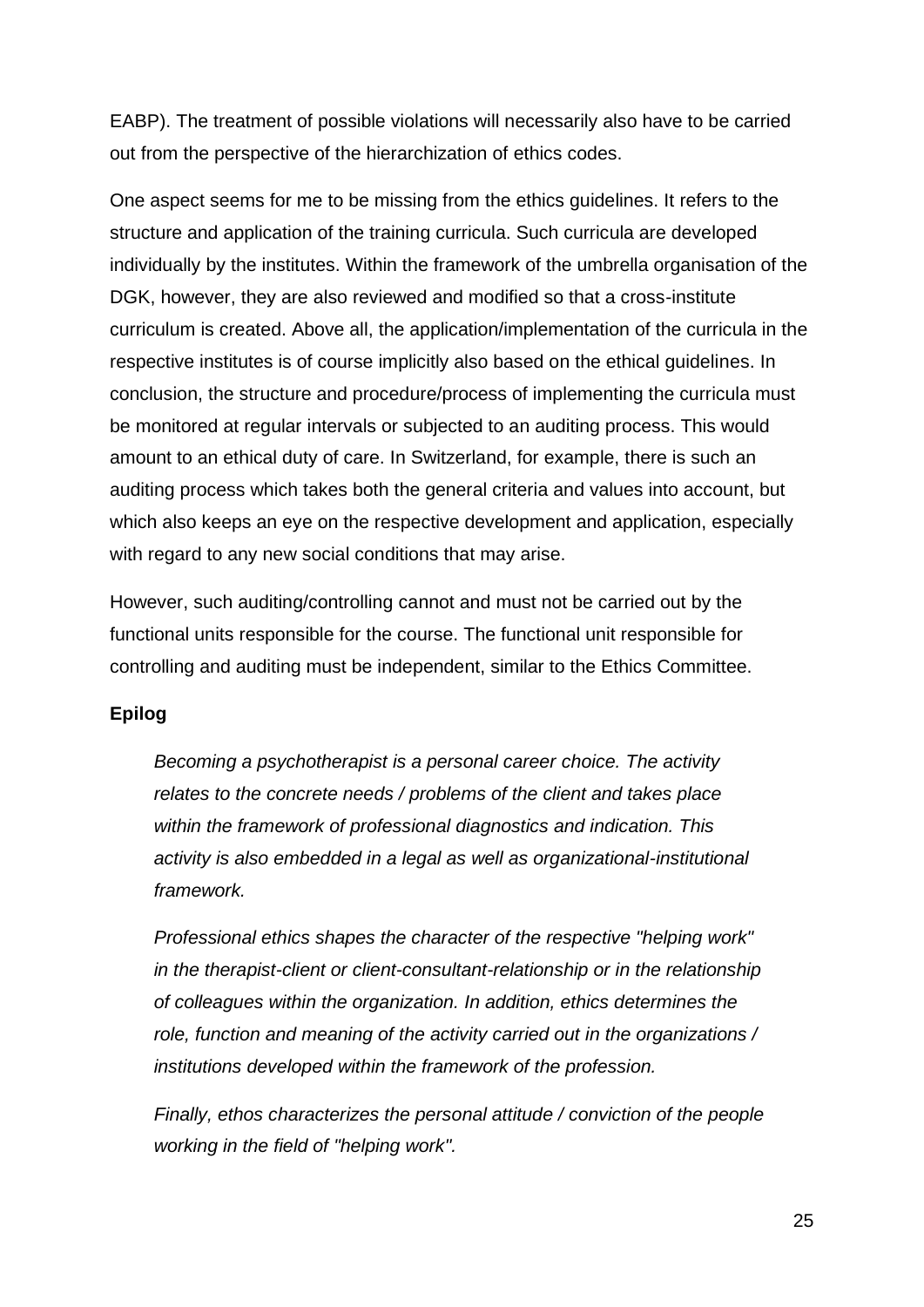*The current debate about professional ethics and the concrete implementation/application therefore currently represents a central, significant challenge for each individual. To face this challenge is a permanent characteristic of one's own professional activity. It accompanies one concretely, everyday in the therapy / consultation process. But it also corresponds to an implicit demand within the field of "helping work" to live this together with others in discourse.*

*Only if it is possible to develop a consistent theory independently of the founder of the school, which then triggers its own dynamic of development according to its implicit logic, can the school develop further on the subject level.* 

*That is why psychotherapeutic organizations are considered to be the best in the relationship with the founder: Only if it is possible to "kill" the founder will the former students become adult and capable of learning. (Simon 2008, p. 193) Psychotherapists should not lose sight of this dynamic. To face it processually seems to be both a categorical imperative (Kant 2011) and an ethical one (von Förster 1993).*

### **Literatur:**

**Ambuhl H et al (1997)** *Zum Einfluss der theoretischen Orientierung auf die psychotherapeutische Praxis*. Psychotherapeut 5: 282 ff

**Bartell, P. A., & Rubin, L. J. (1990).** Dangerous liaisons: Sexual intimacies in supervision. Professional Psychology: Research and Practice, 21, 442-450

**Beauchamp, T. , Childress, J. (2013)** *Principles of Biomedical Ethics*, 7th Edition, Oxford University Press

**Buchholz, M. B. (1999):** Psychotherapie als Profession. Gießen: Psychosozial-Verlag

**Cierpka M. (1999)** *Psychotherapeutinnen und Psychotherapeuten und ihr Beruf*. Report Psychologie 2: 108 f f

**Cierpka M, Orlinsky D, Kächele H, Buchheim, P (1997)** *Studien über Psychotherapeutinnen und Psychotherapeuten -* Wer sind wir? Wo arbeiten wir? Wie helfen wir? Psychotherapeut 5: 267 ff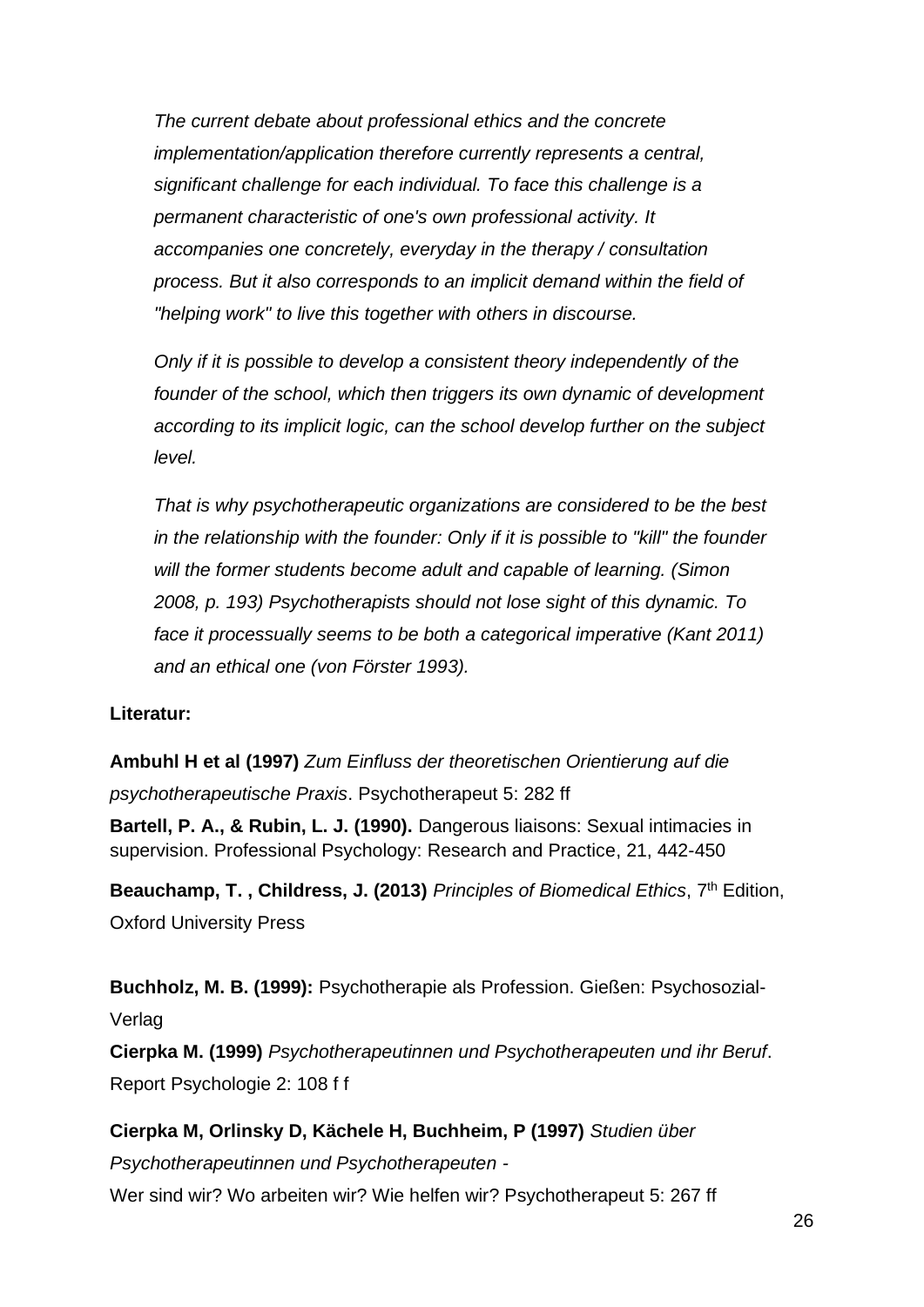**Foerster H** v **(1993),** *Wissen und Gewissen: Versuch einer Brücke.* 7. Auflage.

Suhrkamp Verlag, Frankfurt am Main

**Fromm, E. (1954)** *Psychoanalyse und Ethik,* Diana Verlag

**Gottlieb, M. C. (1993).** Avoiding exploitive dual relationships: A decision-making model. Psychotherapy: Theory, Research, Practice, Training, 30, 41– 48.10.1037/0033-3204.30.1.41

**Heuer J. and Tempest H**. Multiple Relationships in Counseling Supervision, in: [www.counselling.org](http://www.counselling.org/)

**Himmer, N. (2019)** *Nachhilfe für Nerds*, FAZ 05./06.Januar 2019,4, C3

**Hockel C.M. (1998)** *Psychotherapeutische Behandlung - Konsequenzen der gesetzlichen Anerkennung als Heilberuf*, Report Psychologie 1: 18 f f

**Hoff E.-H. (1998)** *Probleme der Psychologie als Profession*. Report Psychologie 2: S. 18-25

**Kant, I (2011)** *Kritik der praktischen Vernunft,* Anaconda, Köln

**Kernberg, O (2006)** *The coming changes in psychoanalytic education* Part 1, International Journal Psychoanalysis87, 1649-1679

**Kernberg, O (2007)** *The coming changes in psychoanalytic education*, Part 2, Internationl Journal Psychoanalysis 88, 183-202

**Koenig, T. L., & Spano, R. N. (2004).** Sex, supervision and boundary violations. The Clinical Supervisor, 22, 3-19.

**Märtens, M., Petzold H. (Hrsg.) (2002**) *Therapieschäden. Risiken und* 

*Nebenwirkungen von Psychotherapie*, Mainz, Grünewald-Verlag

**Moser, T.** *Berührung auf der Couch. Formen der analytischen Körperpsychotherapie*. Suhrkamp-Verlag, Frankfurt 2001

**Ottomeyer, K, (2008)** Gespräch mit Univ.-Prof. Dr. Klaus Ottomeyer, Psychotherapie Forum, H. 4, 2008, S. 172-178

**Richter, H.-E. (1963)** *Eltern, Kind und Neurose. Zur Psychoanalyse der kindlichen Rolle in der Familie, Reinbek, Rowohlt-Verlag*

**Schleu, A. (2018) et al** *Sexueller Missbrauch in der Psychotherapie*,

Psychotherapeutenjournal, H. 1, S. 11-19

**Schmidbauer, W. (1977)** *Hilflose Helfer*, Reinbek, Rowohlt-Verlag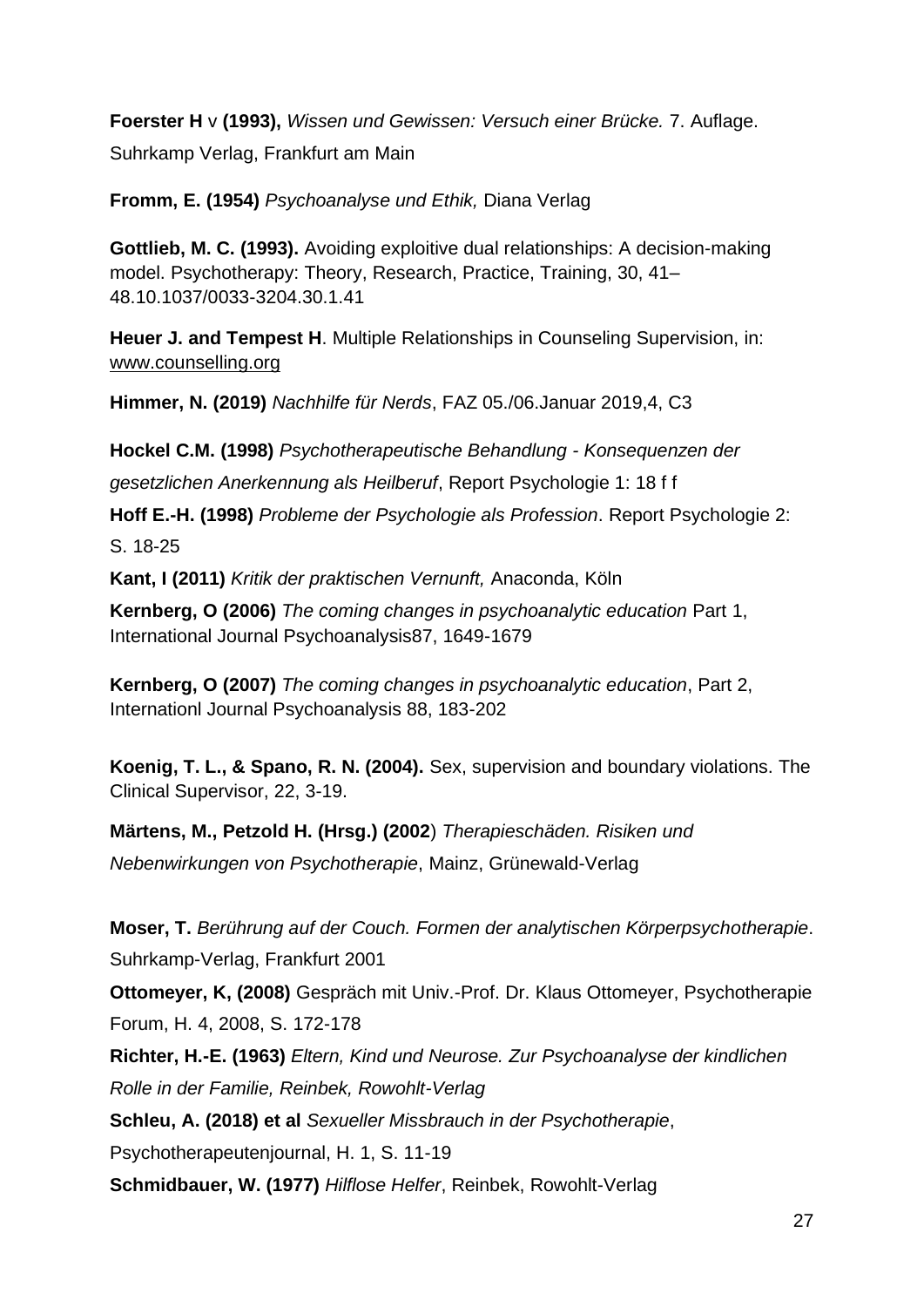**Simon, Fritz. B. (2008)** "Er findet die von ihm selbst versteckten Ostereier" – Identifikation, Ritualisierung und Lernen am Modell, Psychotherapie Forum H. 4, S. 192-193

**Sollmann, U. (2008)** Affektive Gratifikation und Organisationsentwicklung, Psychotherapie Forum H. 4, S. 179-183

**Sollmann, U. (1999)** *Was macht Psychotherapie aus*? Psychotherapie Forum , Supplement 7, H.2, 72

Sollmann. U. (2019) *Zukunft geht nicht ohne Herkunft - Plädoyer für einen herausfordernden Diskurs zur Entwicklung von "sensed knowing" i.U.z. "rational knowing" Im therapeutischen Feld, in: Körper-Tanz-Bewegung, 2 / 2019, im Druck*

**Tibone, G. (2017**) Jenseits ethischer Grenzen: Nachdenken über einen dunklen Bereich psychoanalytischer Tätigkeit, Beate Unruh et al: *Grenzen*, S. 130-147

**Willi, J. (1975)** *Die Zweierbeziehung*, Reinbek, Rowohlt-Verlag

**Willutzki U et al (1997)** *Ausbildung in Psychotherapie in Deutschland und der Schweiz und ihre Bedeutung für die therapeutische Kompetenz*. Psychotherapeut 5: 269 ff

**Wirth, H.-J. (2007**) *Narzissmus und Machtmissbrauch in der Psychotherapie*, Psychoanalytische Familientherapie 14, H.1, S. 85-98

**Young C. ,** ABOUT THE ETHICS OF PROFESSIONAL TOUCH, in: [www.eabp.org](http://www.eabp.org/)

**Zagermann, P**. (2014) Thesen zum Herz der Finsternis. Der ungelöste Ödipuskomplex der psychoanalytischen Institutionsbildung, Vortrag DPV, Bad Homburg, 22.11.2014

### <https://www.apa.org/ethics/code/>

http://www.eeoc.gov/laws/types/ sexual\_harassment.cfm, retrieved 8/13/15

<https://usabp.org/USABP-Code-of-Ethics>

<https://www.eabp.org/ethics-guidelines.php>

<https://koerperpsychotherapie-dgk.de/ethikrichtlinien/>

[http://docplayer.org/16942270-Peter-kalkowski-zur-klaerung-der-begriffe](http://docplayer.org/16942270-Peter-kalkowski-zur-klaerung-der-begriffe-beruflichkeit-und-professionalisierung.html)[beruflichkeit-und-professionalisierung.html](http://docplayer.org/16942270-Peter-kalkowski-zur-klaerung-der-begriffe-beruflichkeit-und-professionalisierung.html)